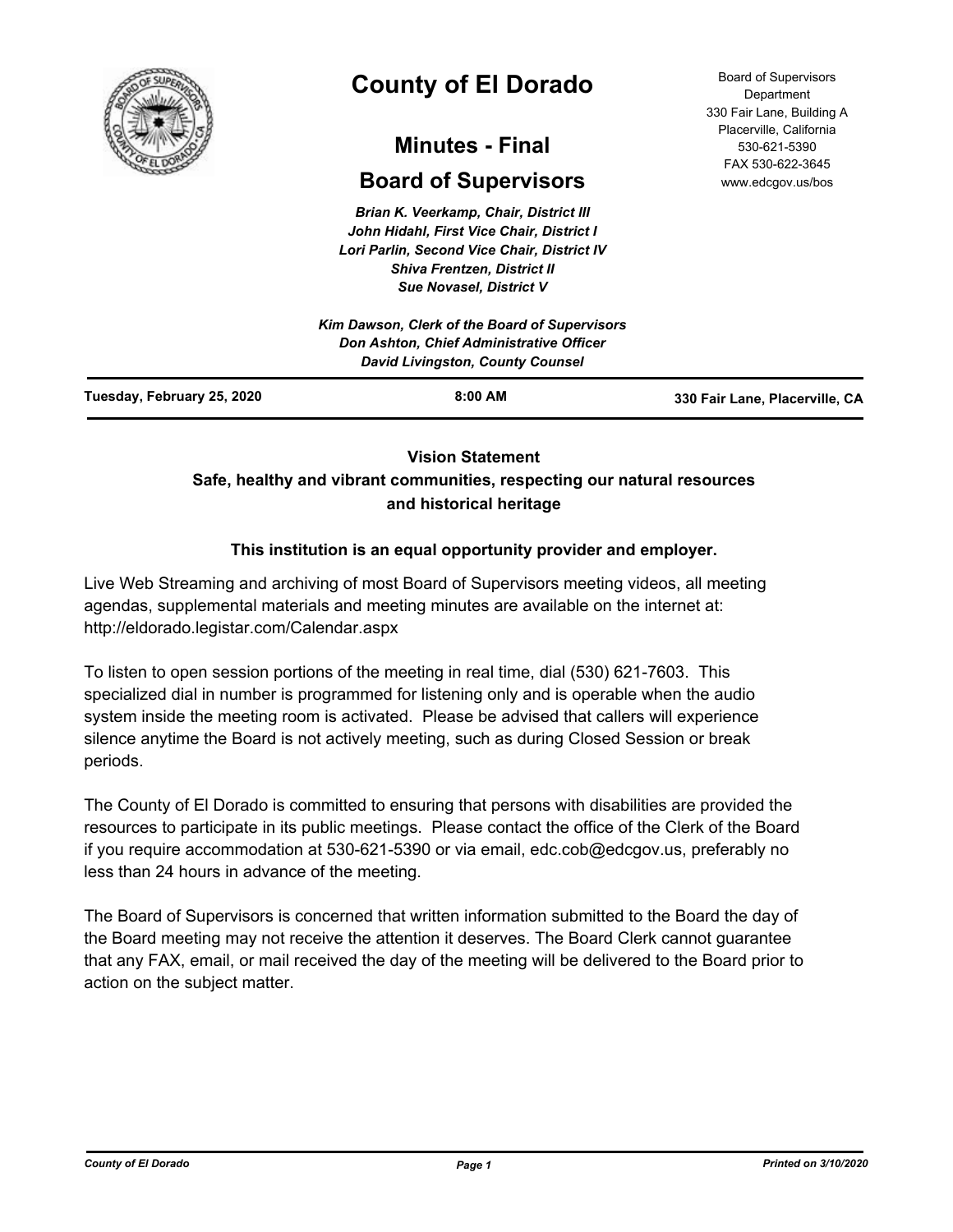The Board meets simultaneously as the Board of Supervisors and the Board of Directors of the Air Quality Management District, In-Home Supportive Services, Public Housing Authority, Redevelopment Agency and other Special Districts.

For Purposes of the Brown Act § 54954.2 (a), the numbered items on this Agenda give a brief description of each item of business to be transacted or discussed. Recommendations of the staff, as shown, do not prevent the Board from taking other action.

Materials related to an item on this Agenda submitted to the Board of Supervisors after distribution of the agenda packet are available for inspection during normal business hours in the public viewing packet located in Building A, 330 Fair Lane, Placerville or in the Board Clerk's Office located at the same address. Such documents are also available on the Board of Supervisors' Meeting Agenda webpage subject to staff's ability to post the documents before the meeting.

### **PROTOCOLS FOR PUBLIC COMMENT**

Public comment will be received at designated periods as called by the Board Chair.

Public comment on items scheduled for Closed Session will be received before the Board recesses to Closed Session.

Except with the consent of the Board, individuals shall be allowed to speak to an item only once.

On December 5, 2017, the Board adopted the following protocol relative to public comment periods. The Board adopted minor revisions to the protocol on February 26, 2019, incorporated herein:

Time for public input will be provided at every Board of Supervisors meeting. Individuals will have three minutes to address the Board. Individuals authorized by organizations will have three minutes to present organizational positions and perspectives and may request additional time, up to five minutes. At the discretion of the Board, time to speak by any individual may be extended.

Public comment on certain agenda items designated and approved by the Board may be treated differently with specific time limits per speaker or a limit on the total amount of time designated for public comment. It is the intent of the Board that quasi-judicial matters have additional flexibility depending upon the nature of the issue. It is the practice of the Board to allocate 20 minutes for public comment during Open Forum and for each agenda item to be discussed. (Note: Unless designated on the agenda, there is no Open Forum period during Special Meetings.)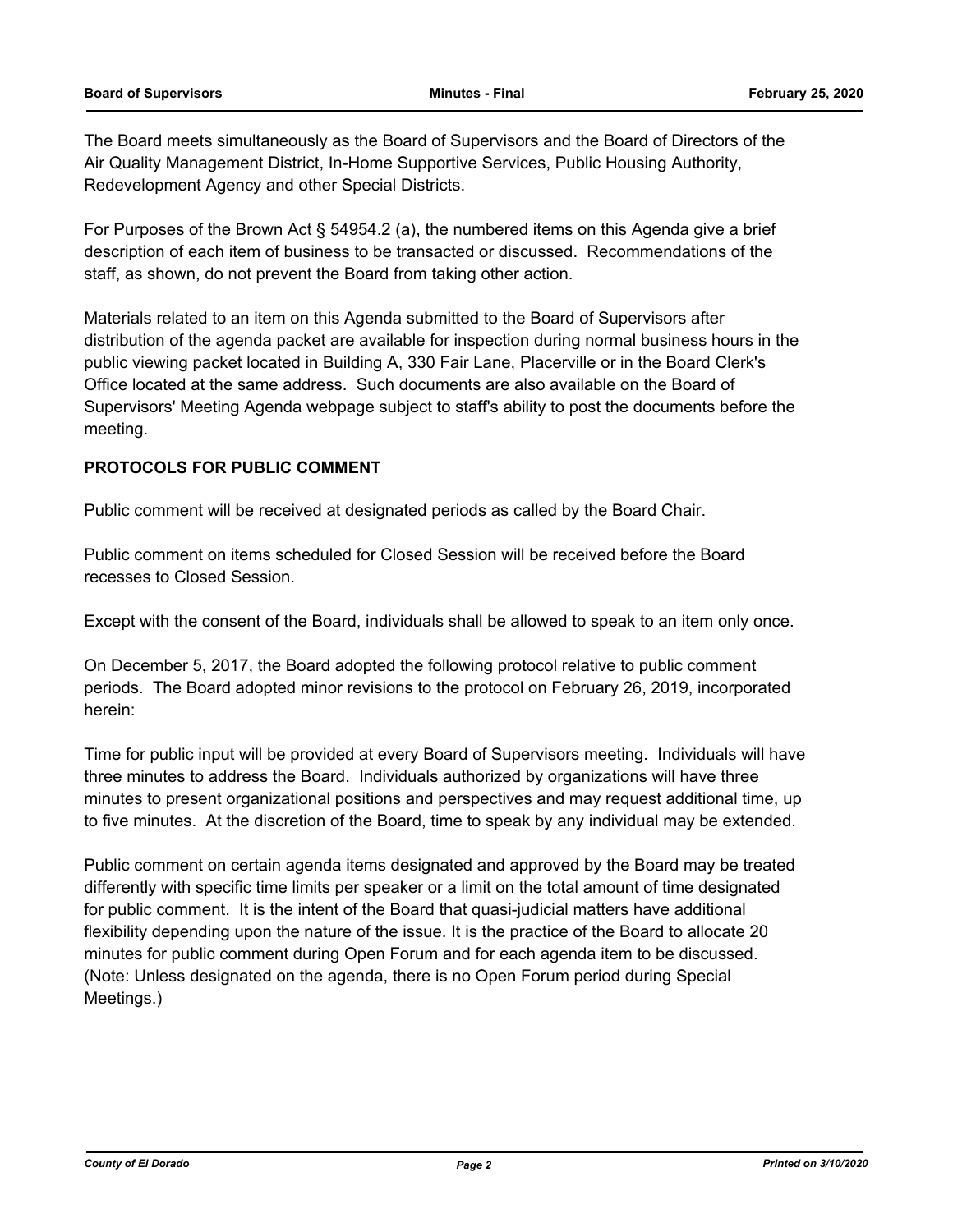Individual Board members may ask clarifying questions but will not engage in substantive dialogue with persons providing input to the Board.

If a person providing input to the Board creates a disruption by refusing to follow Board guidelines, the Chair of the Board may take the following actions:

Step 1. Request the person adhere to Board guidelines. If the person refuses, the Chair may turn off the speaker's microphone.

Step 2. If the disruption continues, the Chair may order a recess of the Board meeting.

Step 3. If the disruption continues, the Chair may order the removal of the person from the Board meeting.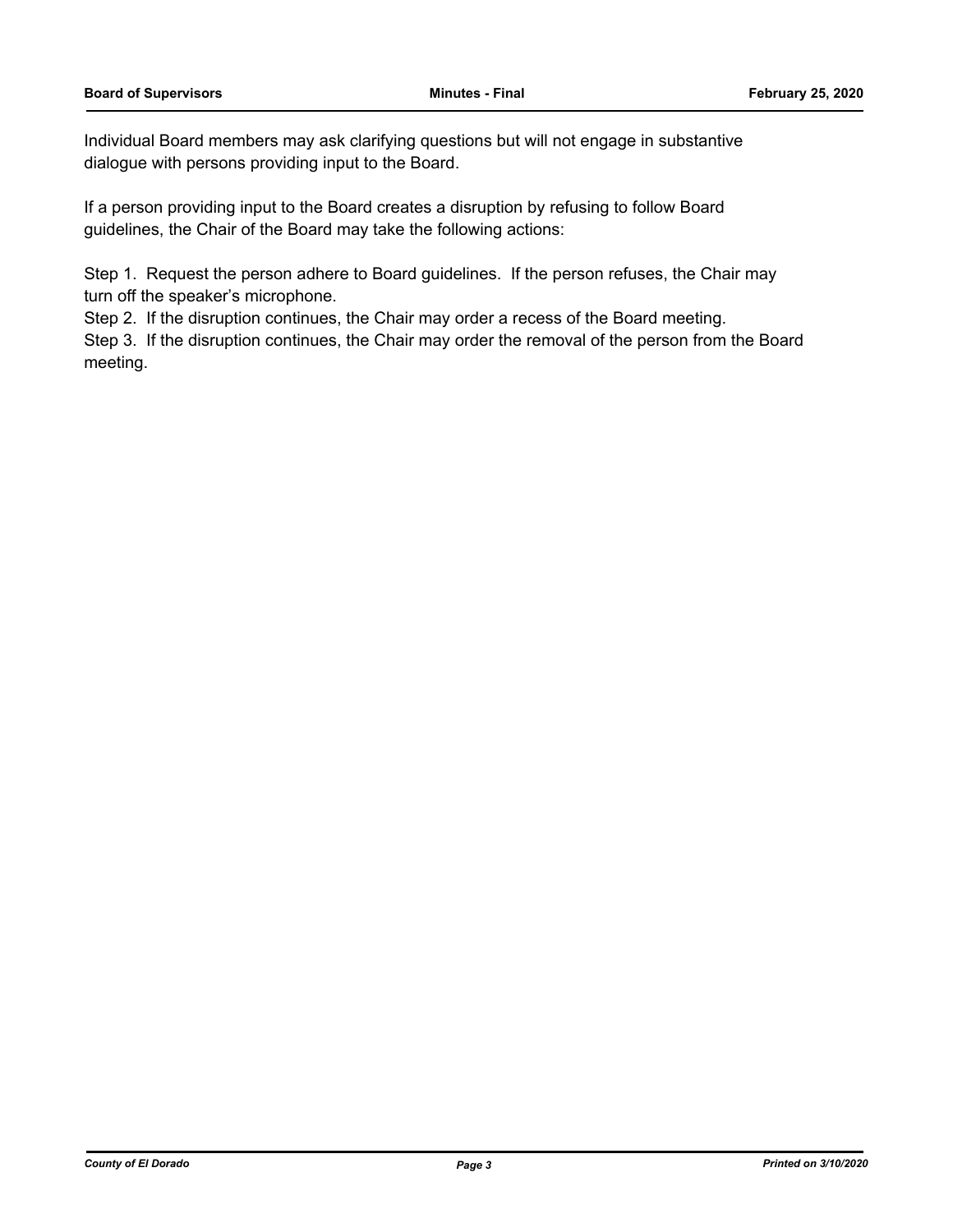#### **8:00 A.M. - CALLED TO ORDER AND RECESS TO CLOSED SESSION**

Present: 5 - Supervisor Veerkamp, Supervisor Frentzen, Supervisor Novasel, Supervisor Hidahl and Supervisor Parlin

#### **9:10 A.M. - RECONVENED TO OPEN SESSION AND CLOSED SESSION REPORTS**

Present: 5 - Supervisor Veerkamp, Supervisor Frentzen, Supervisor Novasel, Supervisor Hidahl and Supervisor Parlin

#### **INVOCATION AND PLEDGE OF ALLEGIANCE TO THE FLAG**

**Pastor Craig Klatt of the Camino Adventist Church gave the Invocation. Supervisor Hidahl led the Pledge of Allegiance to the Flag.**

## **ADOPTION OF THE AGENDA AND APPROVAL OF CONSENT CALENDAR**

*Public Comment: K. Payne, M. Lane*

**A motion was made by Supervisor Novasel, seconded by Supervisor Hidhal to Adopt the Agenda and Approve the Consent Calendar with the following changes:**

**Supervisor Parlin Approves item 1 (Minutes from the Board meeting on February 11, 2020) with the notation that this item will return to the Board on March 10, 2020 for further clarification of the Board's direction on item 22 the MC&FP.**

**Continue item 3 to March 10, 2020 as a Department Matter or Time Allocation. Supervisor Frentzen registered a No vote on item 12 based on the agreement being retroactive.**

**Continue item 31 off calendar.**

- **Yes:** 5 Veerkamp, Frentzen, Novasel, Hidahl and Parlin
- [20-0330](http://eldorado.legistar.com/gateway.aspx?m=l&id=/matter.aspx?key=27535) Adoption of the Agenda and Approval of the Consent Calendar (See Attachment)

The Board may make any necessary additions, deletions or corrections to the agenda including moving items to or from the Consent Calendar and adopt the agenda and the Consent Calendar with one single vote. A Board member may request an item be removed from the Consent Calendar for discussion and separate Board action. At the appropriate time as called by the Board Chair, members of the public may make a comment on matters on the Consent Calendar prior to Board action.

#### **OPEN FORUM**

*Public Comment: A. Carrozza, T. Cabrall, M. Dion-Perry, D. Vanderkar, K. Payne, M. Lane, J. Worshnop, R. Adams, L. English, J. Gainsbourgh*

[20-0332](http://eldorado.legistar.com/gateway.aspx?m=l&id=/matter.aspx?key=27537) OPEN FORUM (See Attachment)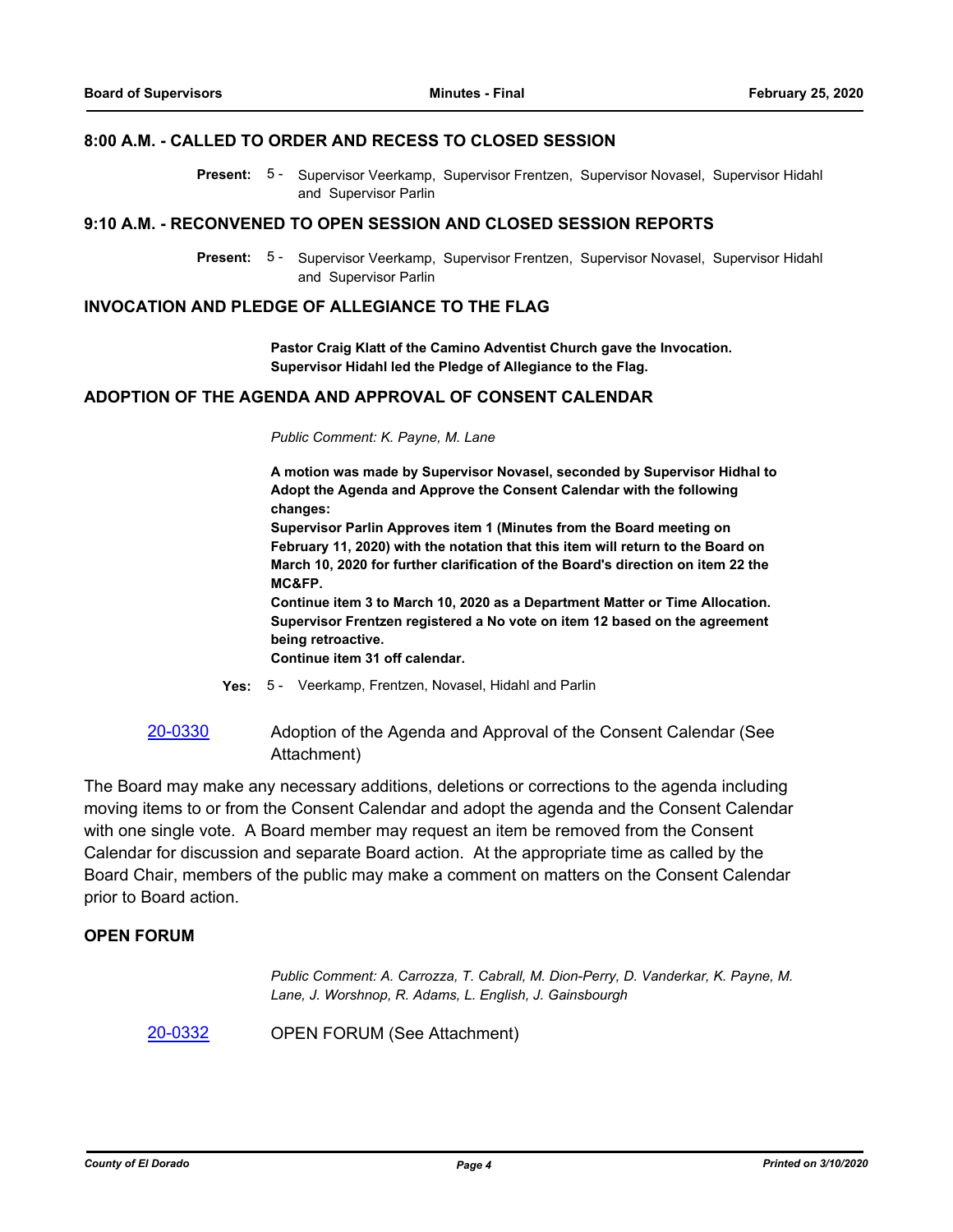Open Forum is an opportunity for members of the public to address the Board of Supervisors on subject matter that is not on their meeting agenda and within their jurisdiction. Public comments during Open Forum are limited to three minutes per person. Individuals authorized by organizations will have three minutes to present organizational positions and perspectives and may request additional time, up to five minutes. The total amount of time reserved for Open Forum is 20 Minutes.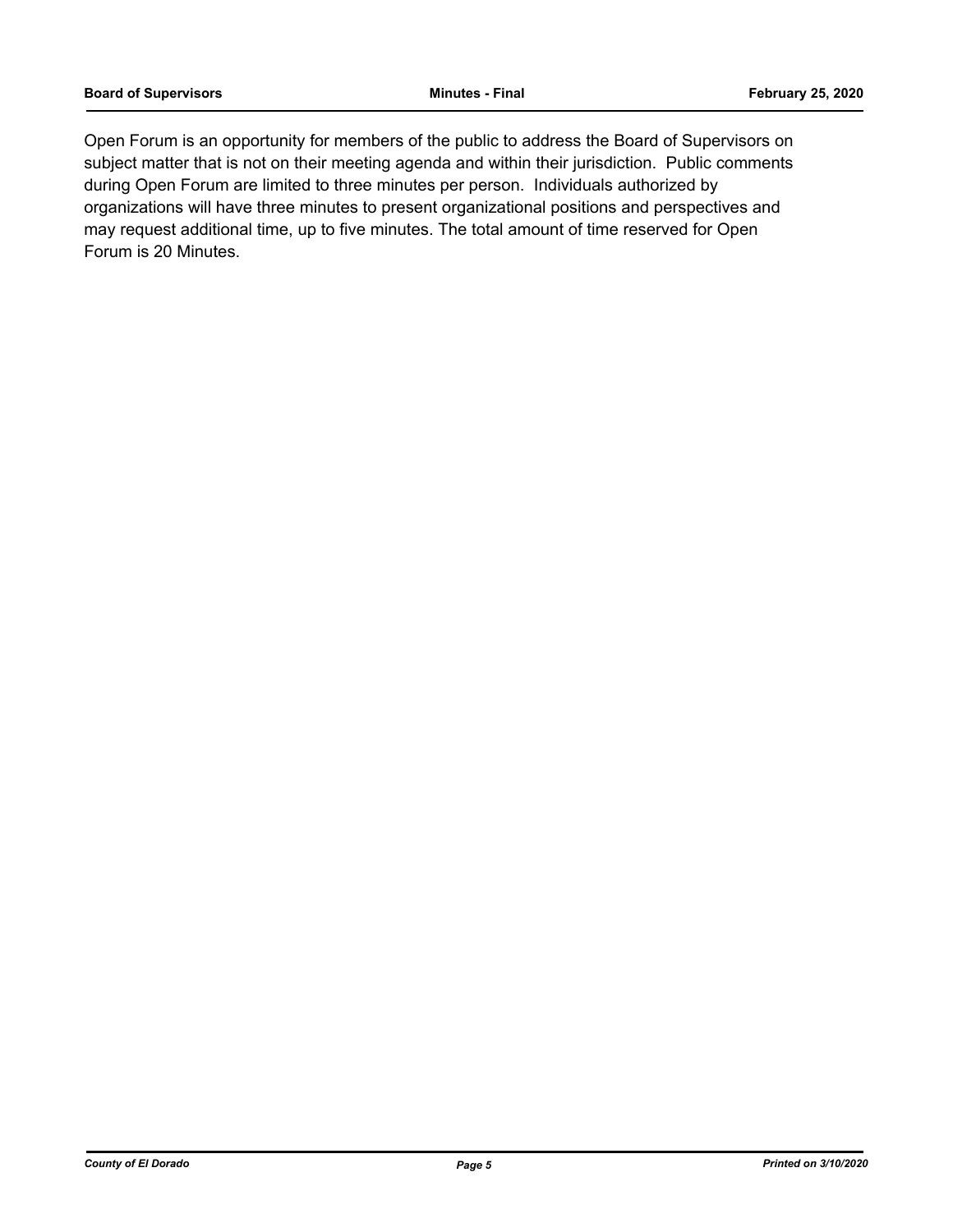#### **CONSENT CALENDAR**

**1.** [20-0251](http://eldorado.legistar.com/gateway.aspx?m=l&id=/matter.aspx?key=27456) Clerk of the Board recommending the Board approve the Minutes from the regular meeting of the Board of Supervisors on February 11, 2020.

> **This matter was Approved on the Consent Calendar. Supervisor Parlin Approves item 1 (Minutes from the Board meeting on February 11, 2020) with the notation that this item will return to the Board on March 10, 2020 for further clarification of the Board's direction on item 22 the MC&FP.**

#### **GENERAL GOVERNMENT - CONSENT ITEMS**

**2.** [20-0184](http://eldorado.legistar.com/gateway.aspx?m=l&id=/matter.aspx?key=27389) Chief Administrative Office recommending the Board approve and authorize the Chief Administrative Officer to sign an "Acknowledgement and Consent to Sublease" to allow the City of South Lake Tahoe to sublease a portion of County-owned property in the City of South Lake Tahoe to the California-Tahoe Emergency Services Operations Authority (Cal Tahoe) for temporary use as headquarters for ambulance transport operations.

#### **FUNDING:** N/A

**This matter was Approved on the Consent Calendar.**

**3.** [20-0288](http://eldorado.legistar.com/gateway.aspx?m=l&id=/matter.aspx?key=27493) Chief Administration Office recommending the Board authorize the Purchasing Agent to negotiate and execute Amendment I to the Agreement (FENIX 4555) with NEO Fiber, Inc, dba Neo Connect, increasing the not-to-exceed amount from \$15,000 to \$63,000, for as-needed, on-going staffing support and consulting services related to Broadband efforts and coordination with other agencies and developers on future projects, with the increased amount to provide sufficient funding for grant application preparation, submittal, and monitoring work and staff support related to Broadband efforts within the County.

**FUNDING:** General Fund / TOT.

**This matter was Continued to March 10, 2020 as a Department Matter or Time Allocation upon Approval of the Consent Calendar.**

**4.** [20-0213](http://eldorado.legistar.com/gateway.aspx?m=l&id=/matter.aspx?key=27418) Chief Administrative Office recommending the Board order the Auditor-Controller to disburse \$450,000 to the Cameron Park Community Services District (Cameron Park Fire Department) from its Development Impact Mitigation Fee Account for the construction of a new fire and rescue training facility.

**FUNDING**: Development Impact Mitigation Fees.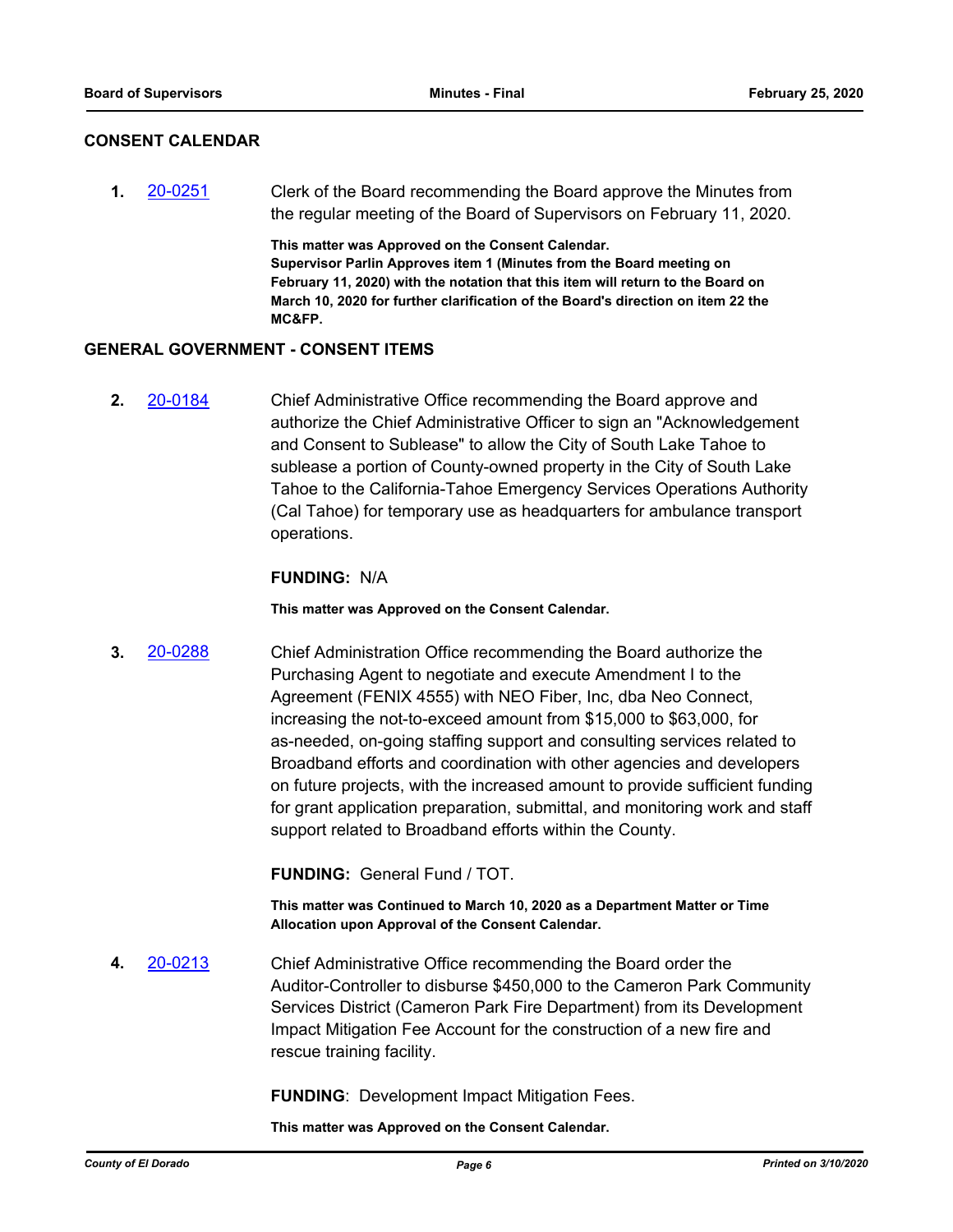**5.** [20-0098](http://eldorado.legistar.com/gateway.aspx?m=l&id=/matter.aspx?key=27303) Chief Administrative Office, EMS and Emergency Preparedness & Response Division, recommending the Board approve **Final Passage**  (Second Reading) of the amendments to the Vegetation Management and Defensible Space Ordinance **5119 5101** as introduced by Chief Administrative Office, EMS and Emergency Preparedness & Response Division on February 11, 2020. (Cont. 2/11/20, Item 26)

**FUNDING:** General Fund, included in FY 2019-20 Budget.

**Ordinance 5101 was Adopted upon Approval of the Consent Calendar.**

**6.** [19-1723](http://eldorado.legistar.com/gateway.aspx?m=l&id=/matter.aspx?key=27047) Chief Administrative Office, Facilities Division, recommending the Board consider:

> 1) Authorize the Chair to sign Facility Use Agreement 4481 with the Assembly Committee on Rules, California State Assembly for 96 square feet of space located at 2441 Headington Road in Placerville; and 2) Make findings pursuant to Government Code 25526.6 that issuance of this Facility Use Agreement is in the public interest.

**FUNDING:** General Fund.

**This matter was Approved on the Consent Calendar.**

**7.** [20-0079](http://eldorado.legistar.com/gateway.aspx?m=l&id=/matter.aspx?key=27284) Chief Administrative Office, Procurement and Contracts Division, presenting a list of County surplus property and recommending the Board so declare and authorize disposal of same in accordance with the procedures outlined in the County's Purchasing Ordinance, Chapter 3.12 and Section 3.12.220 thereof.

**FUNDING:** Various.

**This matter was Approved on the Consent Calendar.**

**8.** [20-0178](http://eldorado.legistar.com/gateway.aspx?m=l&id=/matter.aspx?key=27383) Clerk of the Board recommending the Board rescind Board Policy I-1 *Business Cards for Members of Boards, Committees, and Commissions.*

**FUNDING:** N/A

**Board Policy I-1 was rescinded upon Approval of the Consent Calendar.**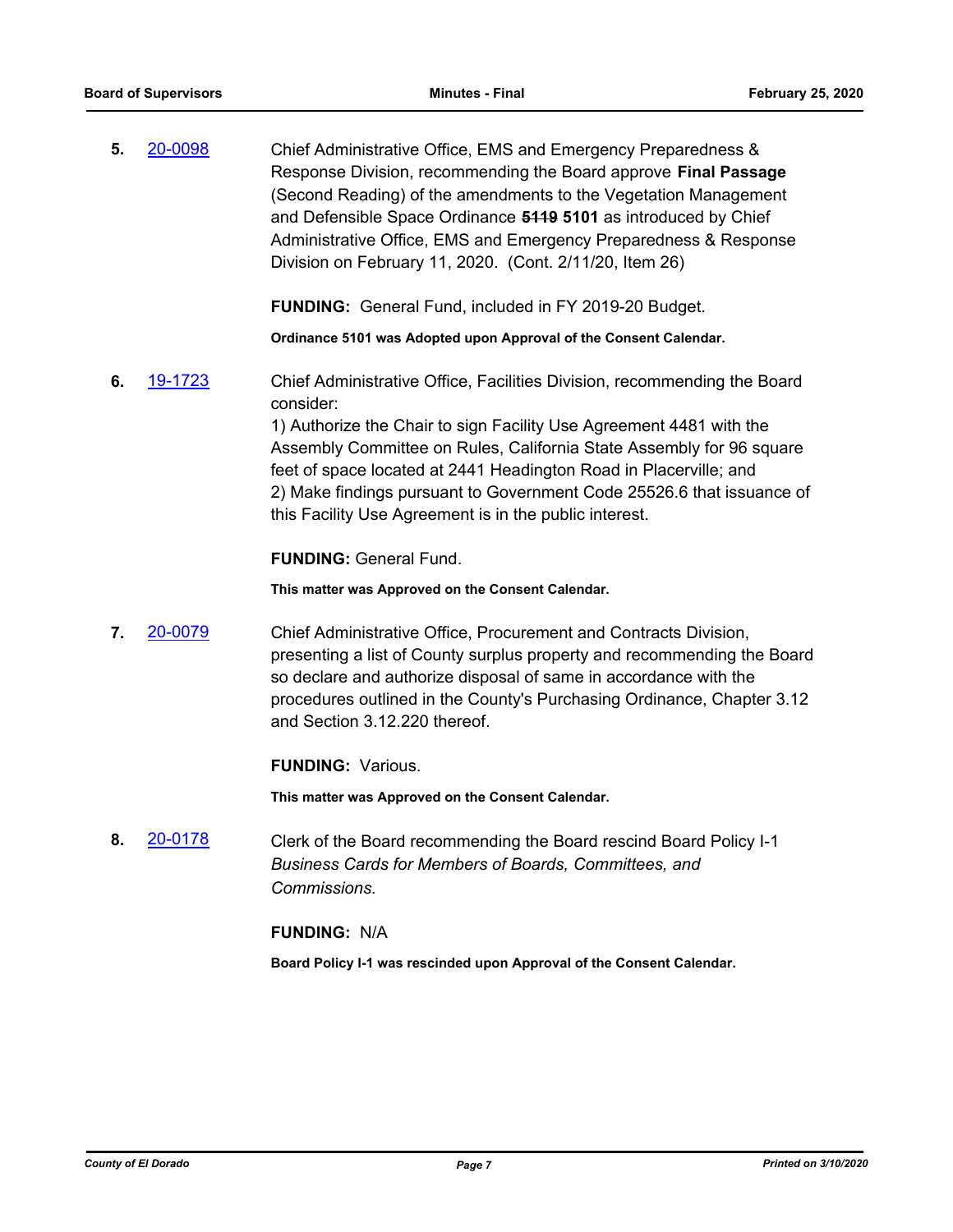- **9.** [20-0246](http://eldorado.legistar.com/gateway.aspx?m=l&id=/matter.aspx?key=27451) Clerk of the Board, based upon the recommendations of Supervisor Parlin and the Veterans Affairs Commission, recommending the Board accept the following resignation and make the following appointment to the Veterans Affairs Commission: 1) Accept Bill Scrivani's resignation; and 2) Appoint Ken Welch, District IV Member, Term Expiration 1/1/2023. **This matter was Approved on the Consent Calendar.**
- **10.** [20-0226](http://eldorado.legistar.com/gateway.aspx?m=l&id=/matter.aspx?key=27431) Human Resources Department recommending the Board: 1) Adopt the revised Chief Administrative Office department-specific class specifications of Custodial Supervisor and Grounds Maintenance Supervisor (Title Change from Supervising Grounds Maintenance Worker); 2) Adopt the revised Health and Human Services Agency department-specific class specifications of Animal Services Officer I/II (Title change from Animal Control Officer I/II), Animal Shelter Attendant, Energy Weatherization Supervisor, and Sr. Animal Services Officer (Title change from Sr. Animal Control Officer); 3) Adopt the revised Department of Information Technologies department-specific class specification of Assistant Director of Information Technologies; and 4) Adopt and authorize the Chair to sign Resolution **025-2020** to approve the abovementioned title changes.

#### **FUNDING:** N/A

**This matter was Approved and Resolution 025-2020 was Adopted upon Approval of the Consent Calendar.**

**11. [20-0199](http://eldorado.legistar.com/gateway.aspx?m=l&id=/matter.aspx?key=27404)** Human Resources Department recommending the Board approve and adopt the revised department-specific class specification of Elections Worker - Extra Help for the Elections Department.

#### **FUNDING:** N/A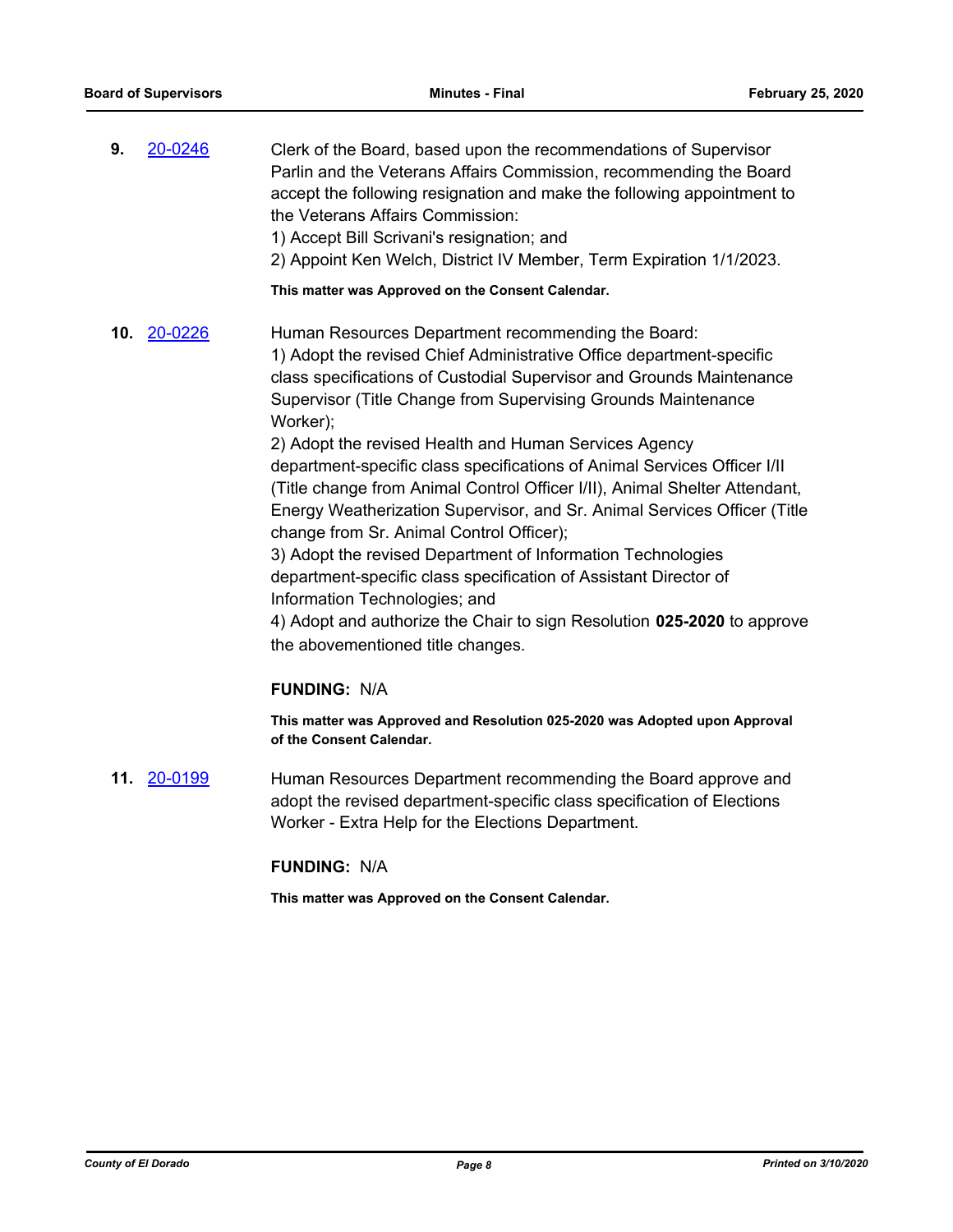| 12. 20-0087 | Recorder-Clerk recommending the Board:                                   |
|-------------|--------------------------------------------------------------------------|
|             | 1) Approve and authorize the continued use of perpetual Agreement 2602   |
|             | with Iron Mountain Information Management, LLC. through December 31,     |
|             | 2020 for the provision of off-site, climate-controlled records and media |
|             | storage; and                                                             |
|             | 2) Authorize the Purchasing Agent to process a change order to add       |
|             | \$12,000 to Contract 2602 to pay invoices from May 1, 2019 to December   |
|             | 31, 2020.                                                                |
|             |                                                                          |

**FUNDING:** Micrographics Trust Fund.

**This matter was Approved on the Consent Calendar. Supervisor Frentzen registered a No vote on this matter based on the agreement being retroactive.**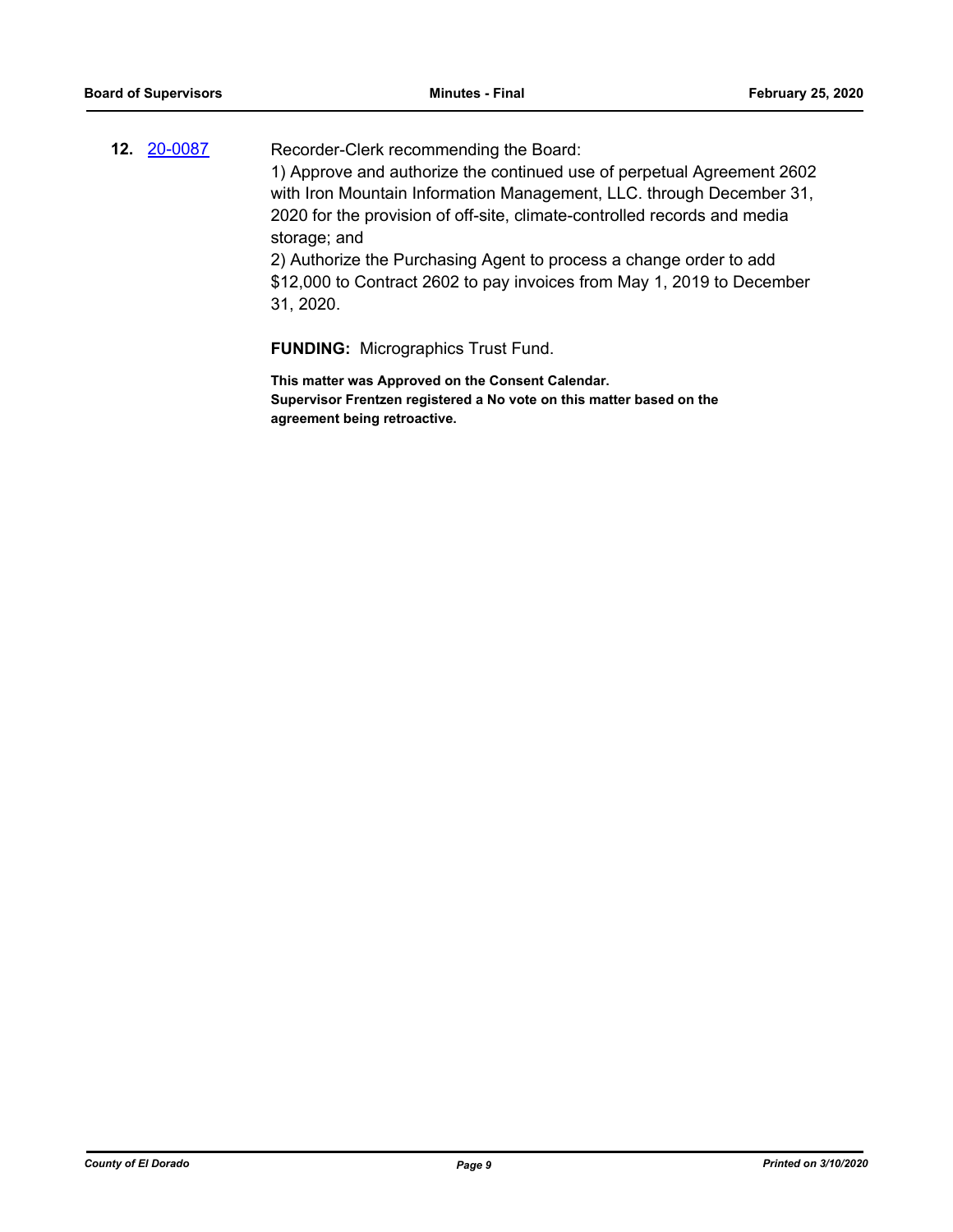#### **HEALTH AND HUMAN SERVICES - CONSENT ITEMS**

**13.** [19-1459](http://eldorado.legistar.com/gateway.aspx?m=l&id=/matter.aspx?key=26780) Health and Human Services Agency recommending the Board: 1) Approve and authorize the Chair to sign Agreement for Services 4359 with Psychological Assessment Systems Inc., doing business as (dba) New Horizons Child and Family Services for the provision of intensive in-home family treatment services, in the amount of \$90,000, for the term upon execution through January 31, 2023;

2) Make findings in accordance with County Ordinance 3.13.030 (C) "Due to the limited timeframes, temporary or occasional nature, or schedule for the project or scope of work, the ongoing aggregate of work to be performed is not sufficient to warrant addition of permanent staff;" to provide services as defined in the contract with New Horizons Child and Family Services agreement 4359; and

3) Authorize the Purchasing Agent, or designee, to execute further documents relating to Agreement for Services 4359, including amendments which do not increase the maximum dollar amount or term of the Agreement, and contingent upon approval by County Counsel and Risk Management.

**FUNDING:** Federal and State Funding: 50% Medi-Cal; 50% Mental Health Services Act.

**This matter was Approved on the Consent Calendar.**

**14.** [20-0228](http://eldorado.legistar.com/gateway.aspx?m=l&id=/matter.aspx?key=27433) Health and Human Services Agency recommending the Board of Supervisors appoint Don Semon, Director of the Health and Human Services Agency as the Public Guardian effective March 3, 2020.

**FUNDING:** N/A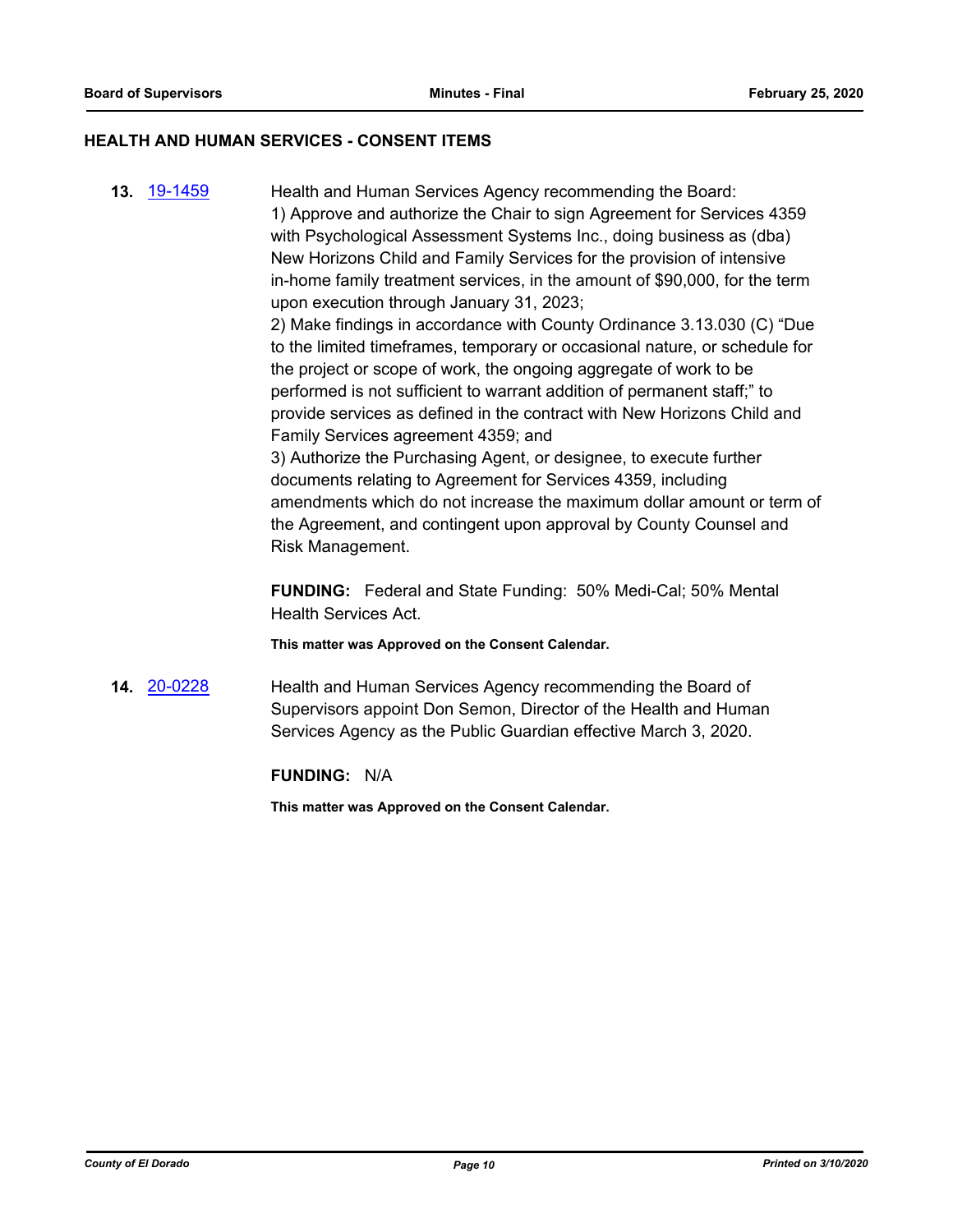**15.** [20-0197](http://eldorado.legistar.com/gateway.aspx?m=l&id=/matter.aspx?key=27402) Health and Human Services Agency (HHSA) recommending the Board: 1) Delegate authority to the Director of Health and Human Services Agency to accept one-time funding made available through the California Department of Public Health, Division of Communicable Disease Control, in the amount of \$212,361.47, with a retroactive term that extends from February 1, 2020 through June 30, 2023, for local public health infrastructure to address infectious disease prevention and control; and 2) Authorize the Director of Health and Human Services to submit all documents required for the award with a requirement HHSA return to the Board with the eventual funding agreement, if awarded, contingent upon County Counsel and Risk Management Approval.

> **FUNDING:** State Funding made available through the California Budget Act of 2019, administered by the California Department of Public Health.

**This matter was Approved on the Consent Calendar.**

**16.** [19-1833](http://eldorado.legistar.com/gateway.aspx?m=l&id=/matter.aspx?key=27157) Health and Human Services Agency recommending the Board: 1) Approve and authorize the Chair to sign Agreement for Services 4520 with Whole Person Learning, Inc., for the provision of Transitional Housing Placement-Plus services on an "as requested" basis, for the five (5) year term from February 29, 2020 through February 28, 2025 with an annual not-to-exceed obligation of \$300,000 and a total maximum obligation of \$1,500,000 for the duration of the Agreement;

2) Make findings in accordance with County Ordinance 3.13.030 (B) "Specialty skills and qualifications not expressly identified in County classifications are involved in the performance of the work;" this vendor, Whole Person Learning, Inc. is currently the only provider certified by the County to provide the Transitional Housing Program-Plus (THP-P) services; and

3) Authorize the Purchasing Agent, or designee, to execute further documents relating to Agreement for Services 4520, including amendments which do not increase the maximum dollar amount or term of the Agreement, and contingent upon approval by County Counsel and Risk Management.

**FUNDING:** 100% State Realignment Funds.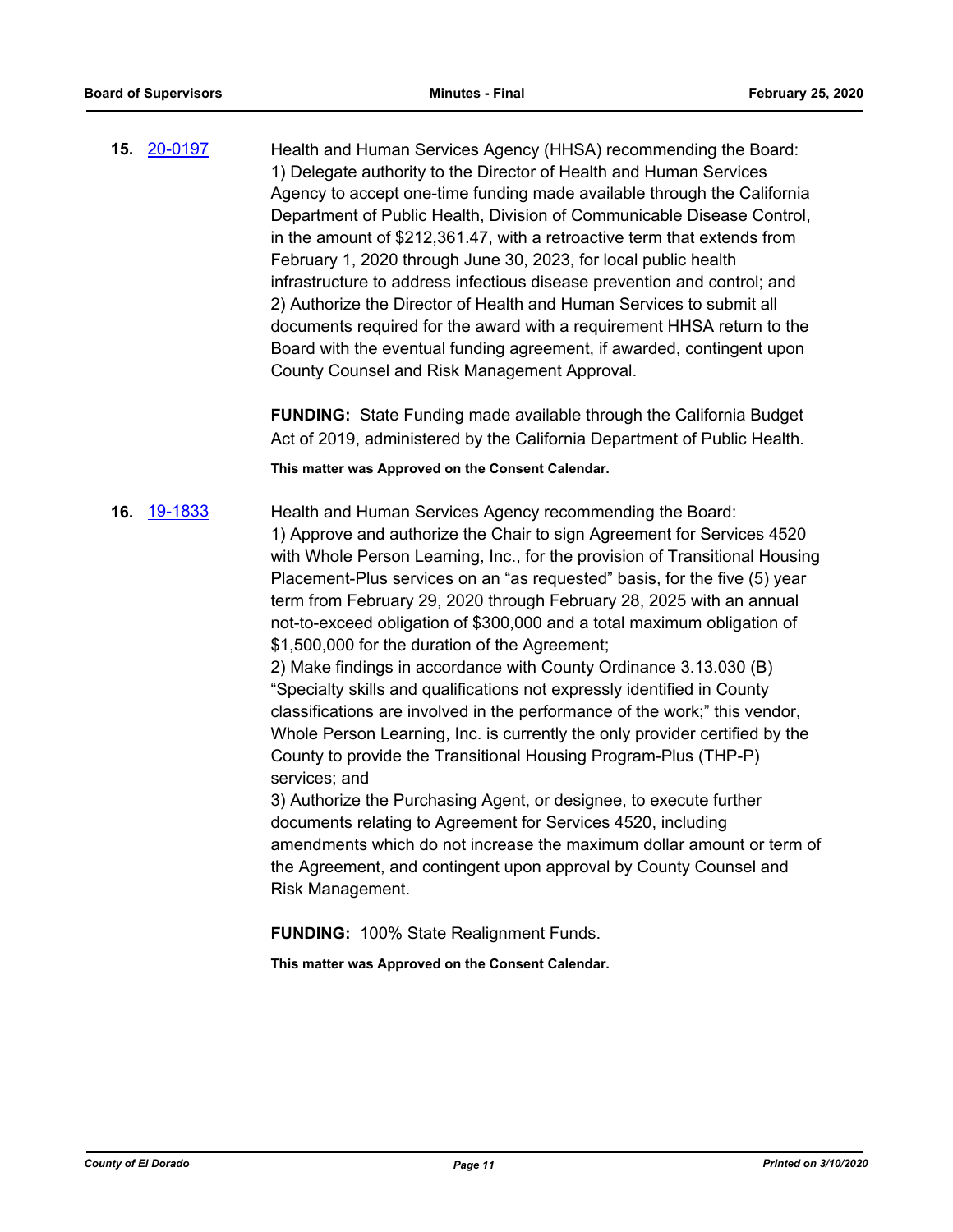**17.** [20-0121](http://eldorado.legistar.com/gateway.aspx?m=l&id=/matter.aspx?key=27326) Health and Human Services Agency recommending the Board: 1) Approve the Veteran Affairs Commission recommendation for utilization of the Fiscal Year 2019-20 Transient Occupancy Tax; 2) Approve and authorize the Purchasing Agent, or designee, to execute the eight (8) Funding Agreements identified by the Veteran Affairs Commission, to distribute the Fiscal Year 2019-20 Transient Occupancy Tax (TOT) funds as recommended by the Veteran Affairs Commission; and

3) Authorize the Health and Human Services Agency Director, or designee, to execute further documents relating to the Funding Agreements, including amendments that do not increase the maximum dollar amount or term of the agreement, and contingent upon approval by County Counsel and Risk Management.

**FUNDING:** 100% Transient Occupancy Tax / General Fund.

**This matter was Approved on the Consent Calendar.**

**18.** [20-0034](http://eldorado.legistar.com/gateway.aspx?m=l&id=/matter.aspx?key=27238) Health and Human Services Agency recommending the Board: 1) Approve and authorize the Chair to sign Agreement for Services 4584 with The Center for Violence-Free Relationships, for the provision of therapeutic counseling and classes, in the amount of \$200,000, for the term of three years from April 1, 2020 through March 31, 2023; 2) Make findings in accordance with County Ordinance 3.13.030 (C) that "due to the limited timeframes, temporary or occasional nature, or the schedule for the project or scope of work, the ongoing aggregate of work to be performed is not sufficient to warrant addition of permanent staff;" to provide the services outlined in the Agreement 4584 with The Center for Violence-Free Relationships; and 3) Authorize the Purchasing Agent, or designee, to execute further

documents relating to Agreement for Services 4584, including amendments which do not increase the maximum dollar amount or term of the Agreement, and contingent upon approval by County Counsel and Risk Management.

**FUNDING:** Federal and Realignment: 28% Federal; 72% Social Services Realignment.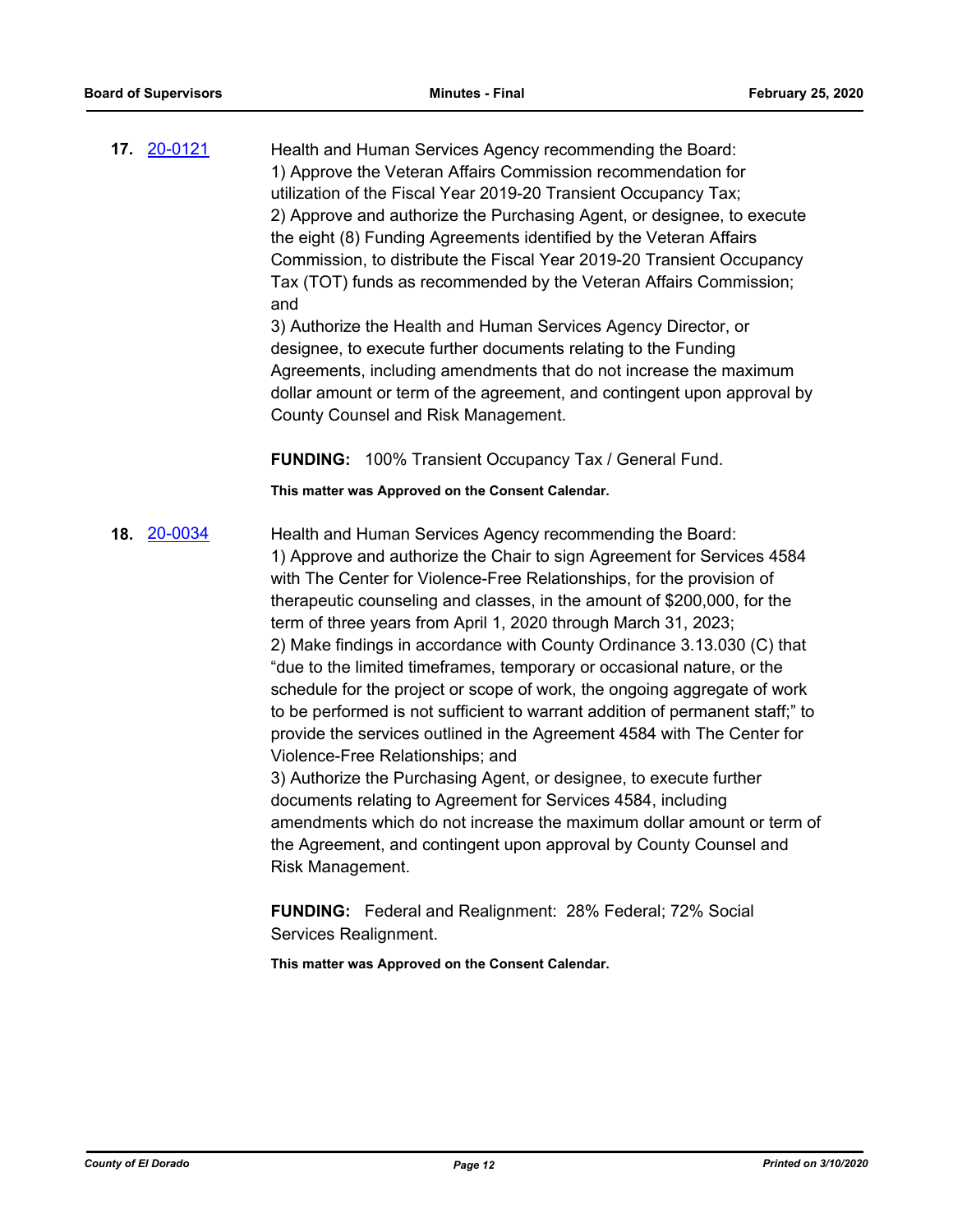**19.** [20-0171](http://eldorado.legistar.com/gateway.aspx?m=l&id=/matter.aspx?key=27376) Health and Human Services Agency recommending the Board: 1) Approve and authorize the Chair to sign Agreement for Services 4603 with Nancy Callahan, doing business as I.D.E.A. Consulting, to provide assessment, analysis, and recommendations regarding the Behavioral Health Adult System of Care, for the term of twelve months upon execution, in the amount of \$100,000; 2) Make findings that in accordance with County Ordinance Section 3.13.030 (F), this contract is necessary to "protect against a conflict of interest or to ensure independent and unbiased findings where there is a

> need for an outside perspective"; and 3) Authorize the Purchasing Agent, or designee, to execute further documents relating to Agreement for Services 4603, including amendments which do not increase the maximum dollar amount or term of the Agreement, and contingent upon approval by County Counsel and Risk Management.

**FUNDING:** 50% Behavioral Health Realignment and 50% MHSA funding.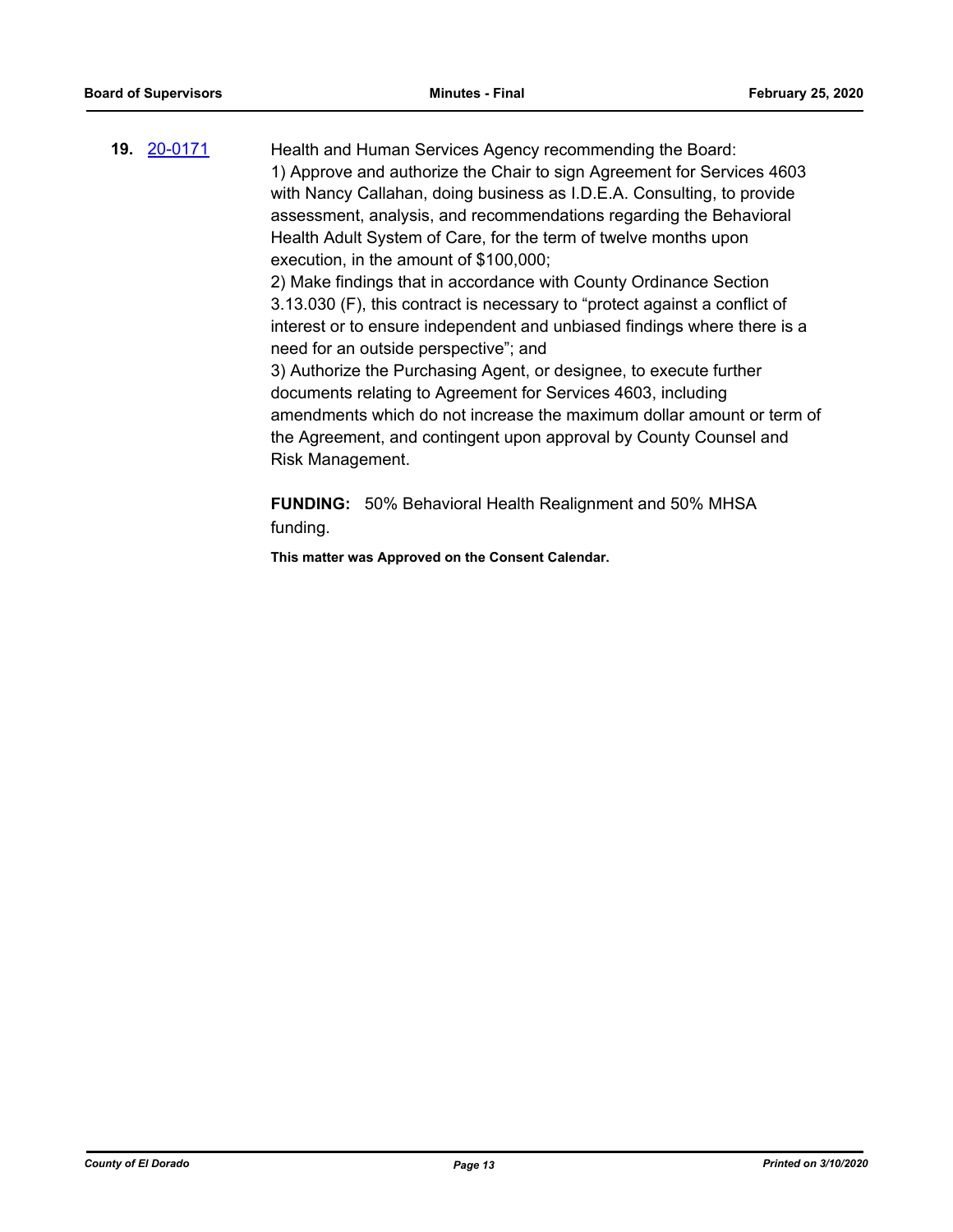**20.** [20-0196](http://eldorado.legistar.com/gateway.aspx?m=l&id=/matter.aspx?key=27401) Health and Human Services Agency recommending the Board approve and authorize the Chair to sign the following Budget Transfer Requests for the fiscal year 2019-20 budget:

> 1) A Budget Transfer Request increasing 1991 Realignment revenue and appropriations for Social Services and reallocate BOS Resolution 162-2019 year end fund balances which used contingency for prior year excess revenues above liabilities, it is necessary to decrease contingencies and appropriate the funds for use in program operations; 2) A Budget Transfer Request to allocate recently awarded Homeless Grant revenues and appropriations in the Community Services Department received after the Recommended Budget Submission and reallocate BOS Resolution 162-2019 year end fund balances; 3) A Budget Transfer Requesting to increase Realignment and Substance Abuse Disorder Programs Special Revenue Funds revenues and increase appropriations in the Behavioral Health operating accounts; 4) A Budget Transfer Request reallocating Realignment and Substance Abuse Disorder Programs Special Revenue Funds for the BOS Resolution 162-2019 year end fund balances to allow for transferring into the programs operating accounts;

> 5) A Budget Transfer Request increasing Realignment and grant revenues and appropriations for the Public Health operating accounts and reallocate BOS Resolution 162-2019 year end fund balances. This transfer also facilitates the transfer of the prior year fund balance for the Emergency Medical Services Program (\$793,250) to the CAO; and 6) A Budget Transfer increasing Fixed Assets offset by program savings for Veteran Affairs in the amount of \$15,000 to facilitate the purchase of two veteran I.D. printers.

> **FUNDING:** 1. Social Services Realignment, Child Poverty and Family Support, and CalWORKs MOE; 2. Homeless Prevention Grants including Housing and Emergency Assistance (HEAP), California Emergency Solutions and Housing (CESH), and No Place Like Home (NPLH); 3. Behavioral Health Realignment and Mental Health Services Act (MHSA); 4. Behavioral Health Realignment, Drunk Driver Fines, Drug Fines, and Alcohol Education Prevention; 5. Public Health Realignment, Ground Emergency Medical Transport (GEMT), and Tobacco Use Prevention Program (TUPP); 6. General Fund savings from the reduced Admin Indirect Cost Rate (ICR).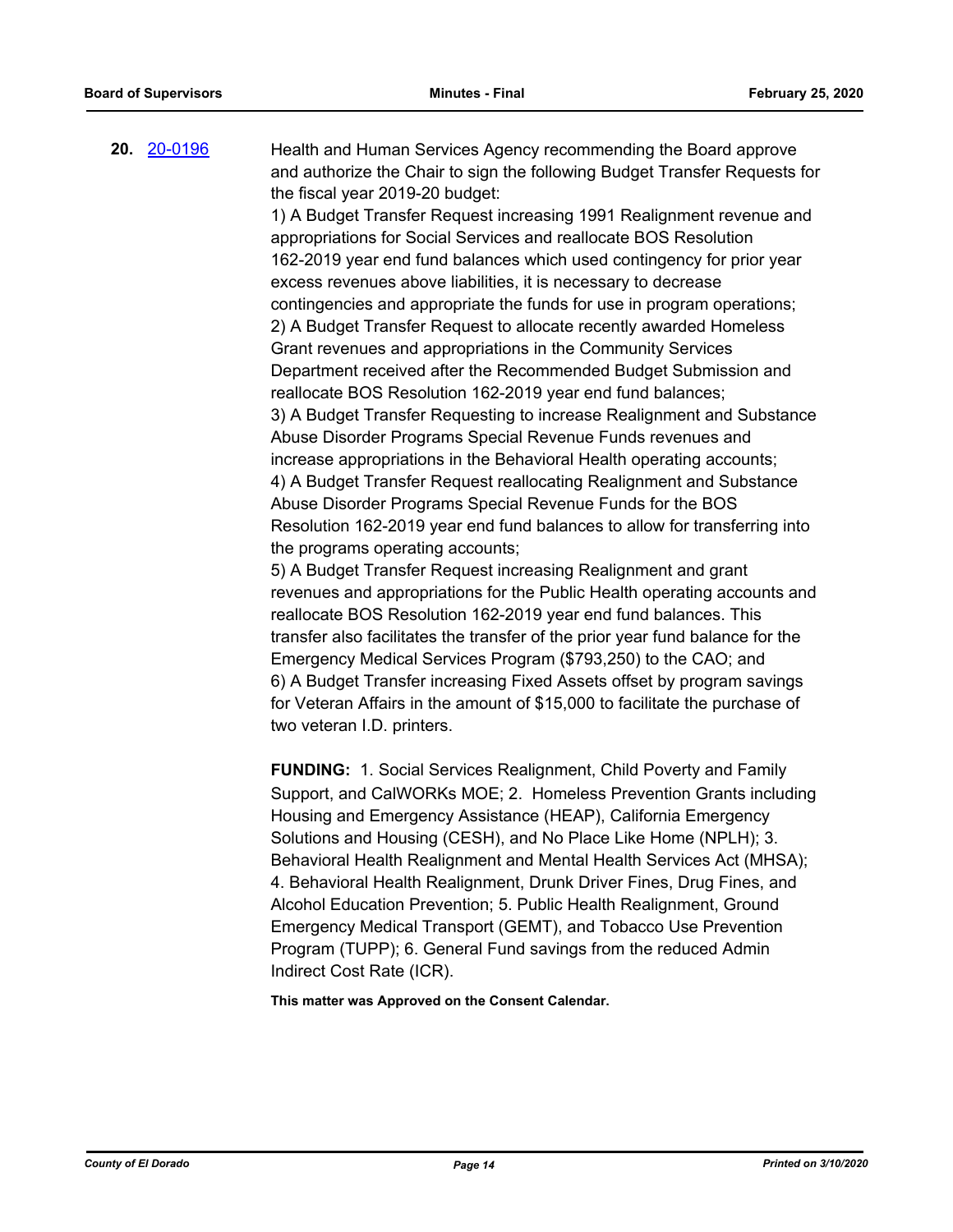## **LAND USE AND DEVELOPMENT - CONSENT ITEMS**

|     | <b>21.</b> 20-0153 | Department of Transportation recommending the Board consider the<br>following:           |
|-----|--------------------|------------------------------------------------------------------------------------------|
|     |                    | 1) Accept the subdivision improvements for Serrano - Village J6 Phase 1                  |
|     |                    | - Unit 1, TM 13-1511, as complete;                                                       |
|     |                    | 2) Reduce Performance Bond 0702219 from \$559,556.85 to                                  |
|     |                    | \$346,217.73, which is ten percent of the total cost of the subdivision                  |
|     |                    | improvements. This amount guarantees against any defective work, labor                   |
|     |                    | done, or defective materials furnished, which is to be released after one                |
|     |                    | year if no claims are made;                                                              |
|     |                    | 3) Hold Laborers & Materialmens Bond 0702219 in the amount of                            |
|     |                    | \$1,731,088.64 for six months to guarantee payments to persons                           |
|     |                    | furnishing labor, materials, or equipment; and                                           |
|     |                    | 4) Authorize the Clerk of the Board to release the respective Bonds after                |
|     |                    | the required time periods upon written request by the Department.                        |
|     |                    | <b>FUNDING: Developer Funded.</b>                                                        |
|     |                    | This matter was Approved on the Consent Calendar.                                        |
| 22. | <u>20-0168</u>     | Department of Transportation recommending the Board consider the                         |
|     |                    | following pertaining to the Hanks Exchange Road at Squaw Hollow Creek                    |
|     |                    | - Bridge Replacement Project, CIP 77135/36105020, Contract 3916:                         |
|     |                    | 1) Approve and adopt the Plans and Contract Documents and authorize                      |
|     |                    | the Chair to sign the Plans; and                                                         |
|     |                    | 2) Authorize advertisement for construction bids.                                        |
|     |                    | <b>FUNDING:</b> Highway Bridge Program (100%). (Federal Funds)                           |
|     |                    | This matter was Approved on the Consent Calendar.                                        |
|     | 23. 20-0164        | Department of Transportation recommending the Board:                                     |
|     |                    | 1) Approve and authorize the Chair to sign the First Amendment to                        |
|     |                    | Agreement for Services 4082 with American Pavement Systems, Inc.                         |
|     |                    | amending Exhibit A, Scope of Work, with no changes to the not-to-exceed                  |
|     |                    | amount or term; and<br>2) Approve and authorize the Chair to sign the First Amendment to |
|     |                    | Agreement for Services 4083 with Pavement Coatings Co. amending                          |
|     |                    | Exhibit A, Scope of Work, with no changes to the not-to-exceed amount or                 |
|     |                    | term.                                                                                    |
|     |                    | <b>FUNDING:</b> Local Discretionary Funds (Local), Road Fund (State), and                |
|     |                    | SB1-RMRA (State).                                                                        |
|     |                    |                                                                                          |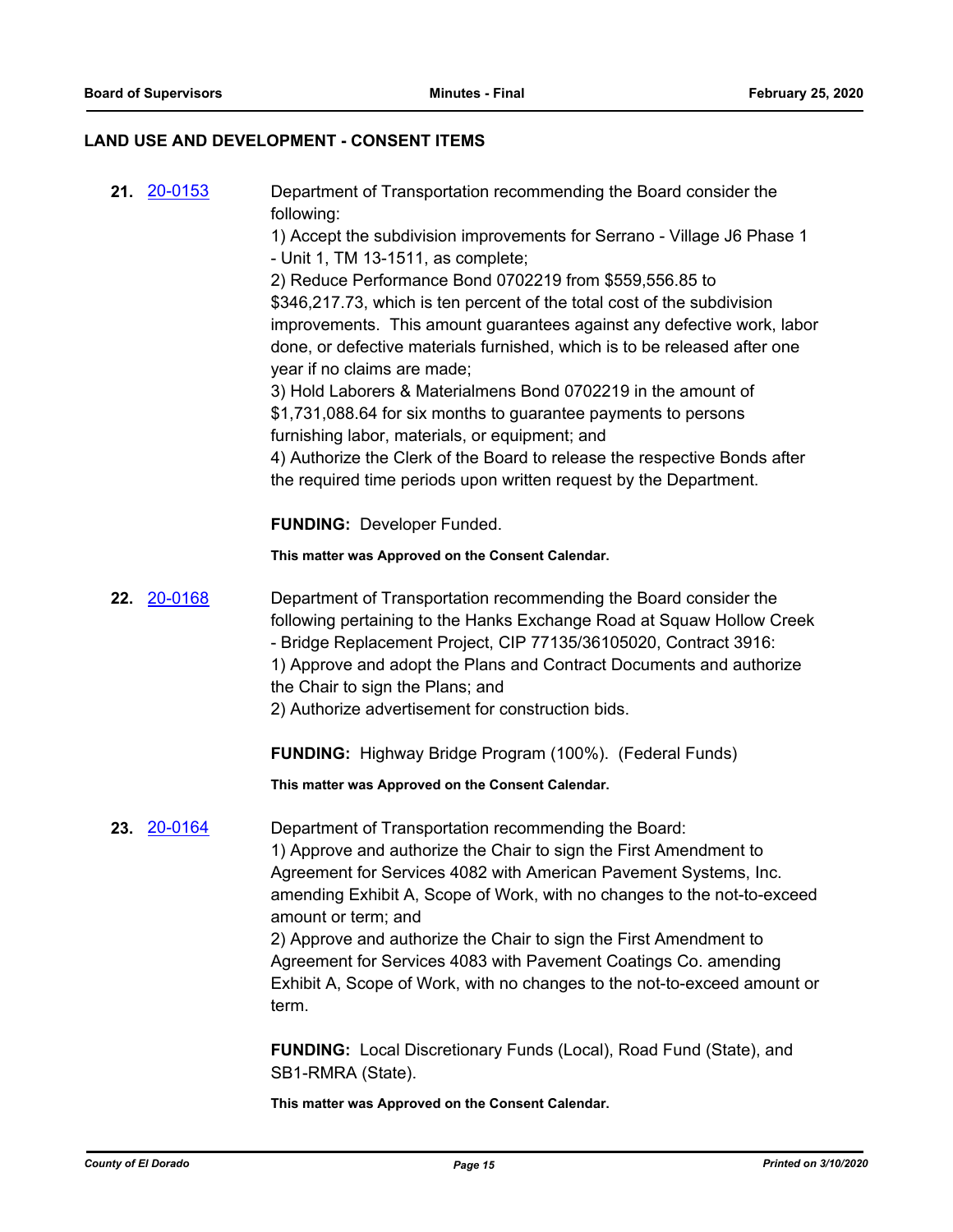**24.** [20-0181](http://eldorado.legistar.com/gateway.aspx?m=l&id=/matter.aspx?key=27386) Department of Transportation recommending the Board: 1) Approve the addition of one (1) berm machine to the Department of Transportation's FY 2019-20 Fixed Asset List totaling \$12,000; and 2) Approve the addition of one (1) combo sander to the Department of Transportation's FY 2019-20 Fixed Asset List totaling \$45,000.

> **FUNDING:** Road Fund (Discretionary) and Road Repair and Accountability Act of 2017 (SB1-RMRA) (State).

**This matter was Approved on the Consent Calendar.**

**25.** [20-0111](http://eldorado.legistar.com/gateway.aspx?m=l&id=/matter.aspx?key=27316) Department of Transportation recommending the Board approve and authorize the Chair to sign the Second Amendment to Agreement for Services 547 with California Compaction Equipment, Inc. for equipment rental, increasing the not-to-exceed by \$30,000 for a total not-to-exceed amount of \$129,000 with no change to the term or Scope of Work of the Agreement.

> **FUNDING:** Local Discretionary Funds (Local), Road Fund (State), SB1-RMRA (State) and CSA 3 (Local).

**This matter was Approved on the Consent Calendar.**

**26.** [19-1153](http://eldorado.legistar.com/gateway.aspx?m=l&id=/matter.aspx?key=26475) Department of Transportation recommending the Board consider the following actions pertaining to the Country Club Heights Erosion Control Project, CIP 95191:

> 1) Adopt and authorize the Chair to sign Resolution of Intent **026-2020** to remove a 330-foot portion of Waverly Drive from the County maintained mileage system; and

2) Authorize the Clerk of the Board to schedule a hearing for the proposed removal from the maintained mileage system.

**FUNDING:** California Tahoe Conservancy (100% - State).

**This matter was Approved and Resolution 026-2020 was Adopted upon Approval of the Consent Calendar.**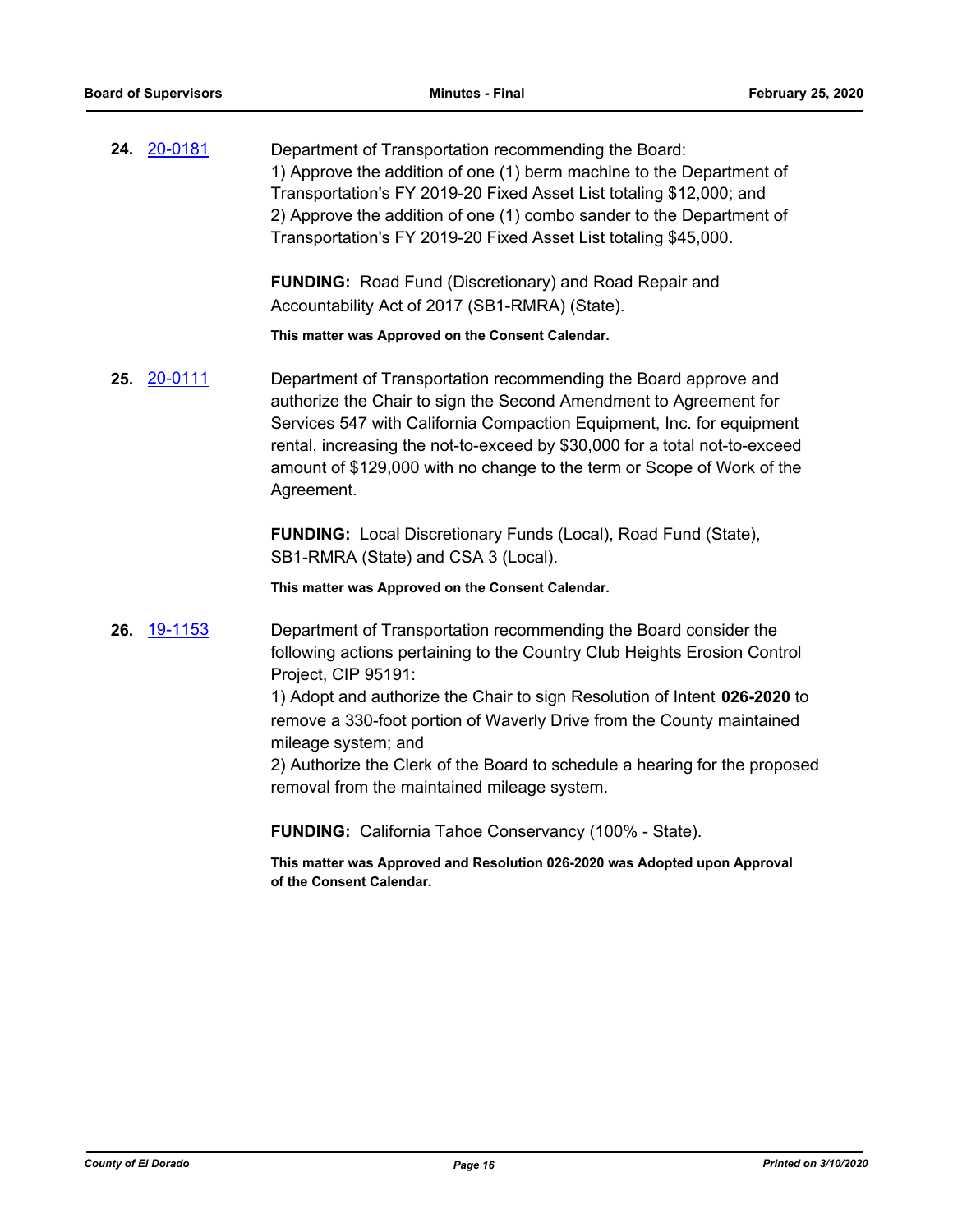**27.** [20-0256](http://eldorado.legistar.com/gateway.aspx?m=l&id=/matter.aspx?key=27461) Planning and Building Department, Planning Division, submitting for approval of a Final Map for Village 1B (TM-F19-0004) of the Saratoga Estates Tentative Subdivision Map (TM14-1520), creating a total of 35 residential lots ranging in size from 6,389 square feet to 11,654 square feet, and two (2) private road lots, on a 7.74-acre portion of a property identified as Assessor's Parcel Number 120-070-020, located on the north side of Saratoga Way, approximately 1,100 feet west of the intersection with Finders Way, in the El Dorado Hills area, and recommending the Board take the following actions: 1) Approve the Final Map (TM-F19-0004) for Saratoga Estates Village

1B; and

2) Approve and authorize the Chair to sign the Agreement to Make Subdivision Improvements (Attachment B). (Supervisorial District 1)

**FUNDING:** Developer Funded.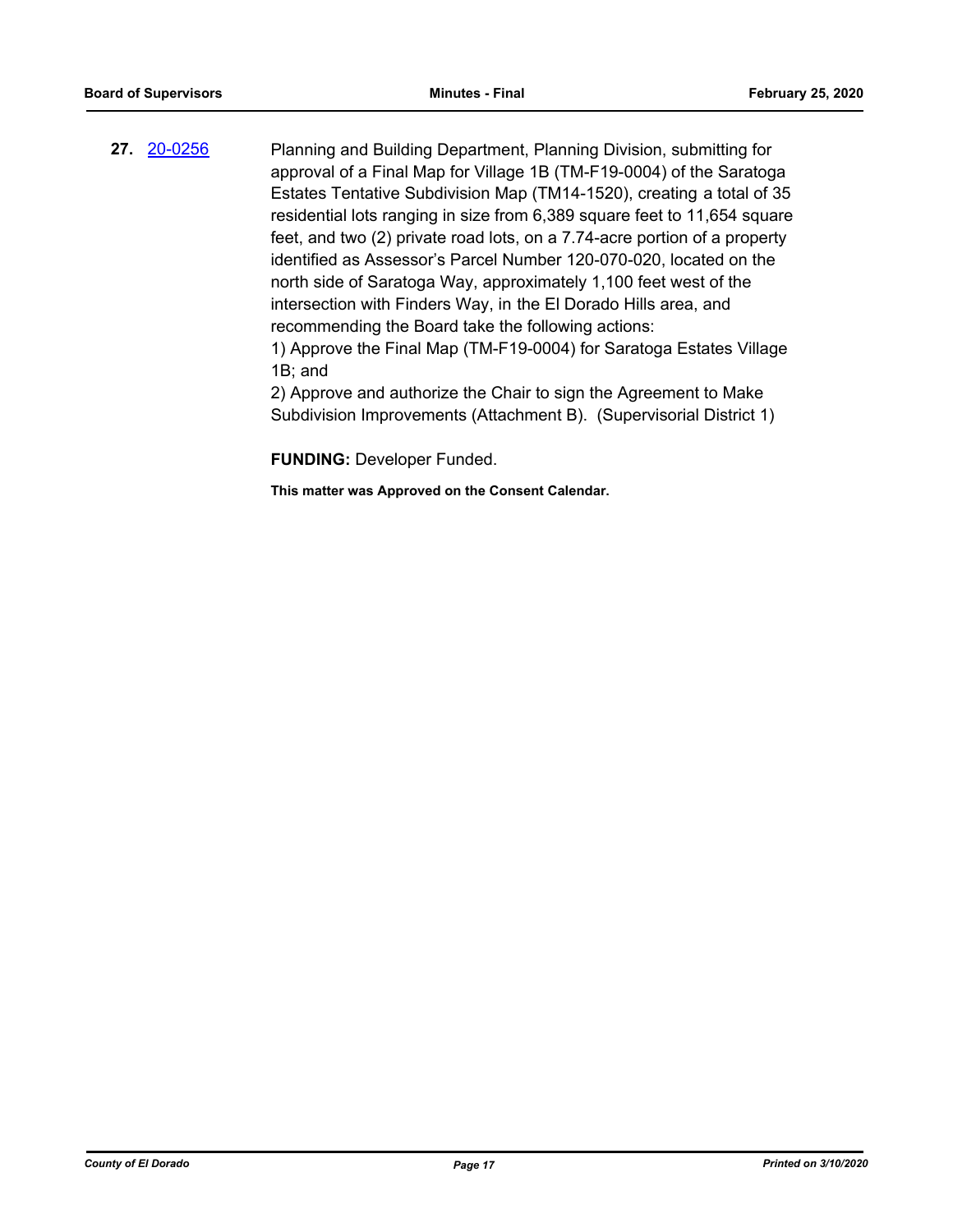#### **LAW AND JUSTICE - CONSENT ITEMS**

**28.** [19-1644](http://eldorado.legistar.com/gateway.aspx?m=l&id=/matter.aspx?key=26968) District Attorney recommending the Board approve and authorize the following in regards to Lexipol, LLC perpetual agreement 043-S1611, Amendment III:

> 1) Establish pricing for the annual subscription fee from June 1, 2020 through May 31, 2021 in the amount of \$2,917; and

2) Allow up to 3% annual subscription renewal fee increase, with thirty (30) day written notice.

**FUNDING:** General Fund.

**This matter was Approved on the Consent Calendar.**

### **END CONSENT CALENDAR**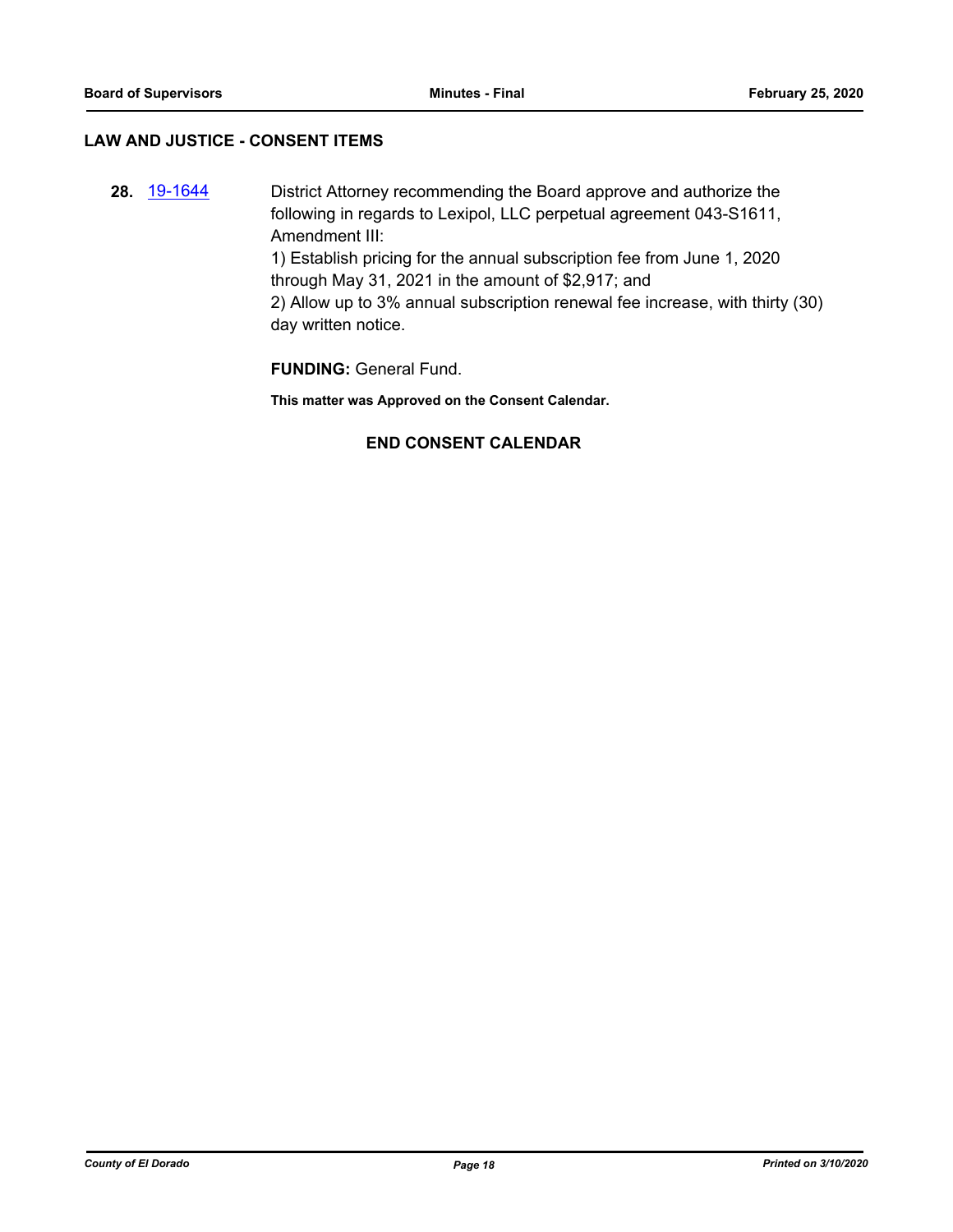#### **DEPARTMENT MATTERS (Items in this category may be called at any time)**

**29.** [20-0052](http://eldorado.legistar.com/gateway.aspx?m=l&id=/matter.aspx?key=27257) Chief Administrative Office recommending the Board receive informational presentations from the listed Departments as part of the preparation for the Fiscal Year 2020-21 Budget development process: 1) Environmental Management; 2) IT Department;

3) Library;

- 4) Human Resources;
- 5) Treasurer-Tax Collector; and
- 6) Chief Administrative Office Administration & Budget. (Est. Time: 1.5 Hr.)

**The Board received an informational presentation from the IT Department as part of the preparation for the Fiscal Year 2020-21 Budget Development process.** 

**A motion was made by Supervisor Frentzen, seconded by Supervisor Novasel to Continue the Department presentations listed below to March 10, 2020:**

- **1) Environmental Management;**
- **2) Library;**
- **3) Human Resources;**
- **4) Treasurer-Tax Collector; and**
- **5) Chief Administrative Office Administration & Budget.**
- **Yes:** 5 Veerkamp, Frentzen, Novasel, Hidahl and Parlin
- **30.** [20-0029](http://eldorado.legistar.com/gateway.aspx?m=l&id=/matter.aspx?key=27233) Chief Administrative Office recommending the Board: 1) Receive and file the attached Fiscal Year 2019-20 Mid-Year Budget Report; and

2) Approve updated Budget Policies (Board Policy B-16) reflecting the addition of a Capital (Fixed) Asset budget policy. (Est. Time: 30 Min.)

**A motion was made by Supervisor Frentzen, seconded by Supervisor Novasel to Continue this matter to March 10, 2020.**

**Yes:** 5 - Veerkamp, Frentzen, Novasel, Hidahl and Parlin

#### **10:00 A.M. TIME ALLOCATION (Items will not be heard prior to the time stated)**

**31.** [20-0250](http://eldorado.legistar.com/gateway.aspx?m=l&id=/matter.aspx?key=27455) Supervisor Frentzen recommending the Board authorize the signature of all five Board Members on a Certificate of Recognition for Charlie Callahan and to thank him for 11 years of service as the District II member on the Parks and Recreation Commission. (Est. Time: 5 Min.)

#### **This matter was Continued off Calendar upon Approval of the Consent Calendar.**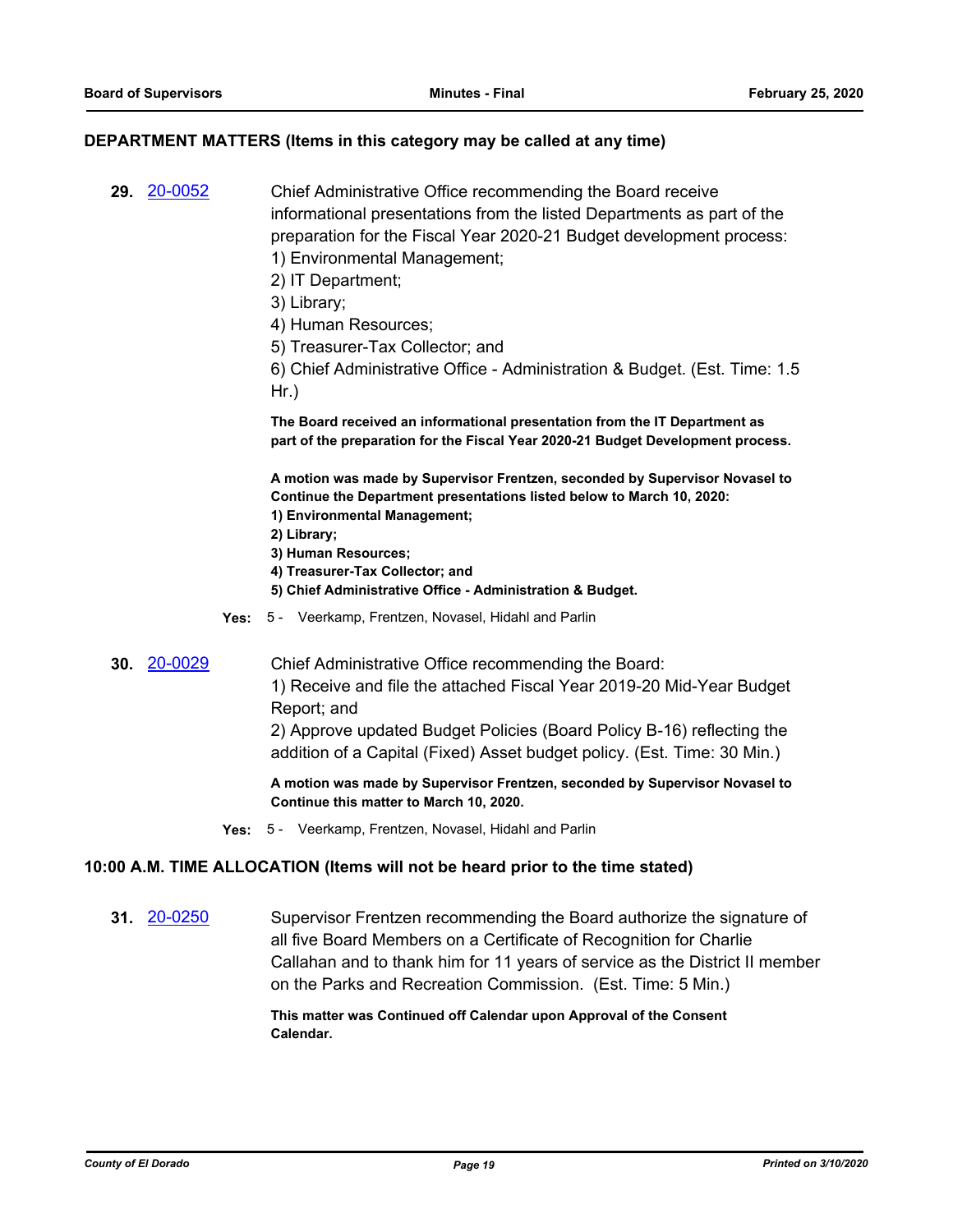**32.** [20-0229](http://eldorado.legistar.com/gateway.aspx?m=l&id=/matter.aspx?key=27434) Supervisor Veerkamp recommending the Board authorize the Chair to sign a Proclamation designating the month of March as Grand Jury Awareness Month. (Est. Time: 15 Min.)

> **Supervisor Veerkamp read the Proclamation. A motion was made by Supervisor Veerkamp, seconded by Supervisor Frentzen to Approve this matter.**

**Yes:** 5 - Veerkamp, Frentzen, Novasel, Hidahl and Parlin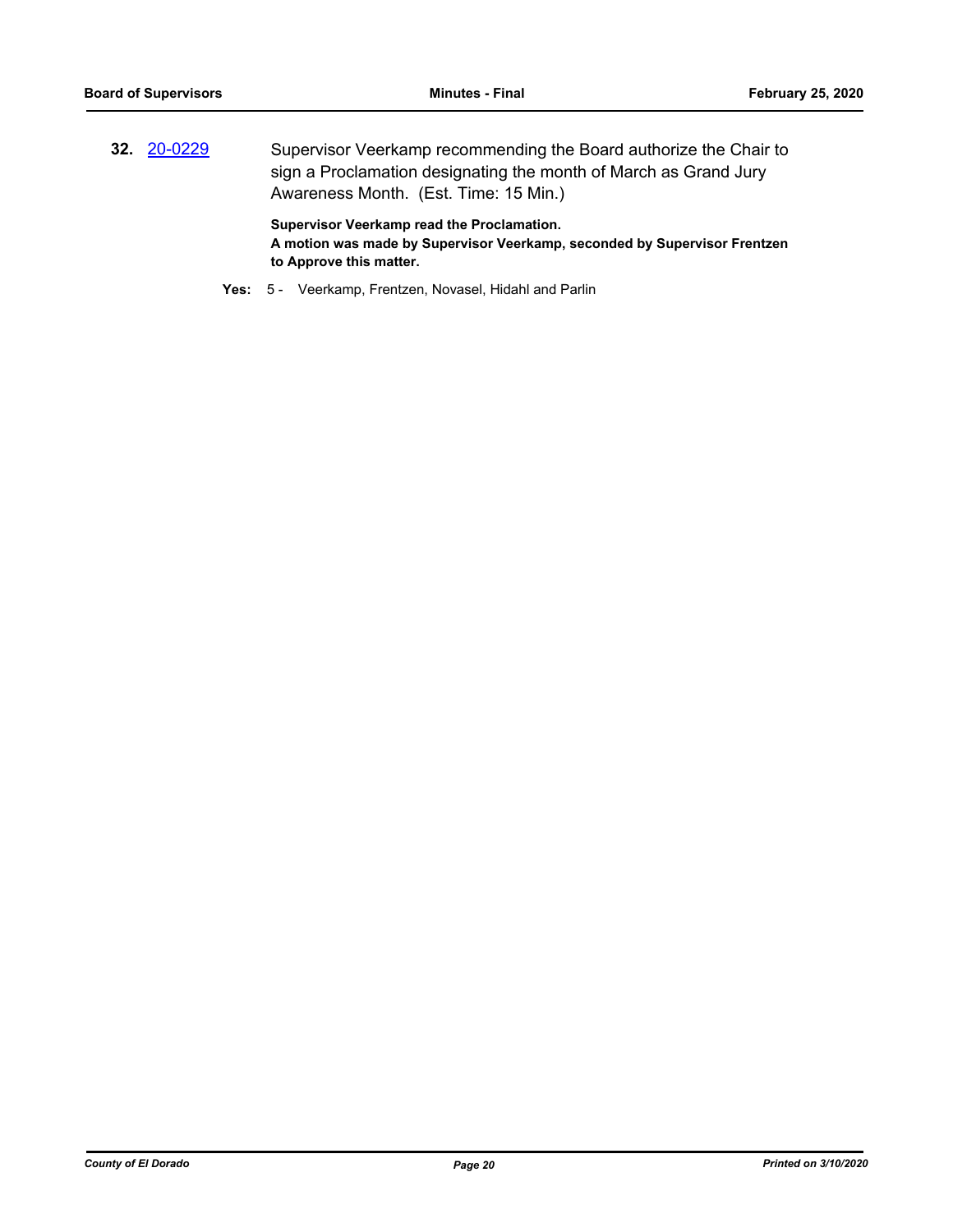**10:30 A.M. TIME ALLOCATION (Items will not be heard prior to the time stated)**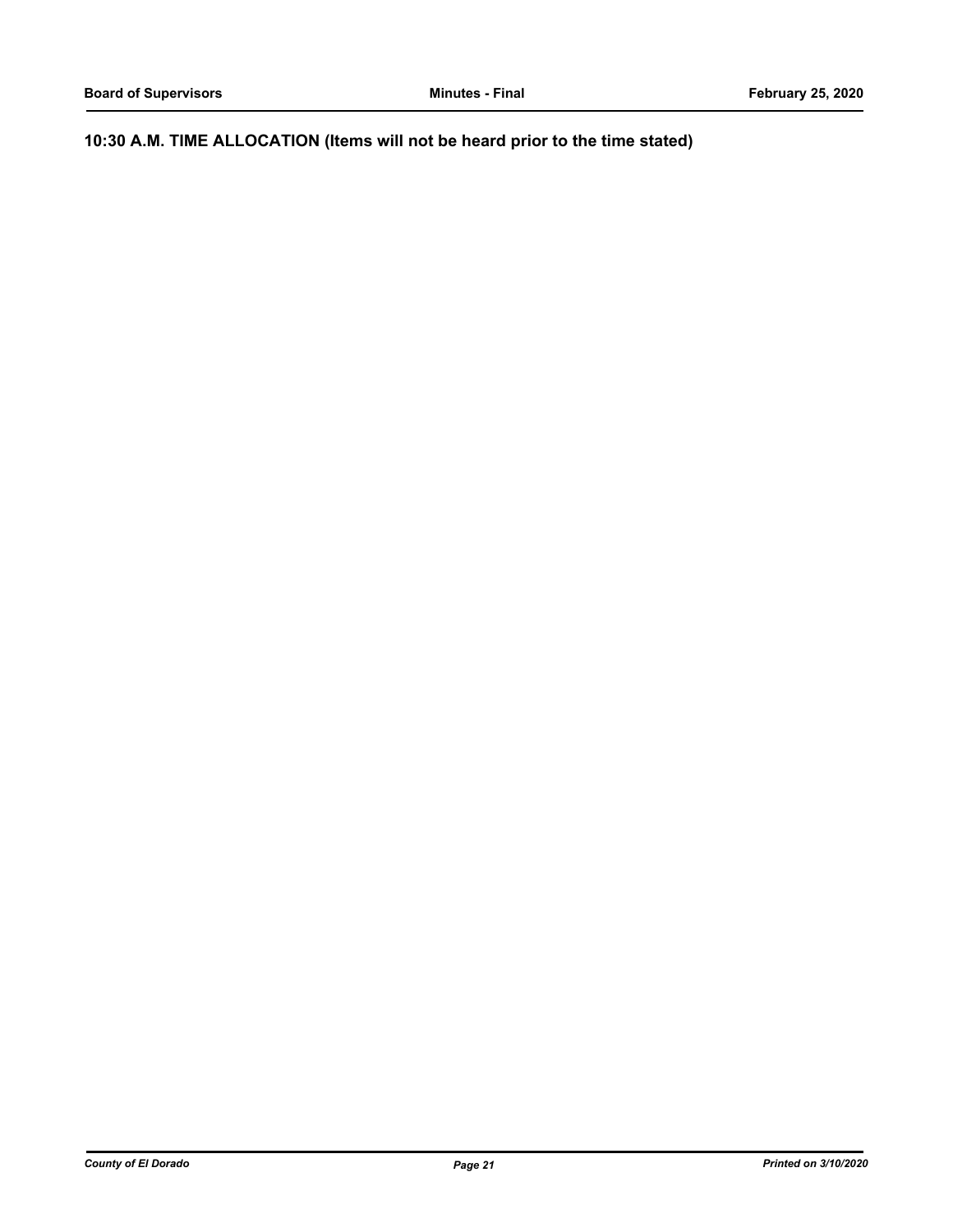**33.** [19-1768](http://eldorado.legistar.com/gateway.aspx?m=l&id=/matter.aspx?key=27092) HEARING - To consider the recommendation of the Planning Commission on the Vineyards at El Dorado Hills project to request a Rezone (Z16-0002), a Planned Development (PD16-0001), a Phased Tentative Subdivision Map (TM16-1528), and a Design Waiver on property identified by Assessor's Parcel Number 126-100-024, consisting of 114.03 acres, in the Rural Region in the El Dorado Hills area, submitted by Omni Financial, LLC; and the Planning Commission recommending the Board take the following actions: 1) Adopt Resolution **229-2019** certifying the Environmental Impact Report (Attachment C), subject to California Environmental Quality Act Findings and Statement of Overriding Considerations (Attachment D); 2) Adopt the Mitigation Monitoring Reporting Program (Attachment E) detailing the recommended Mitigation Measures in the Environmental Impact Report, in compliance with California Environmental Quality Act Guidelines Section 15097(a); 3) Approve Z16-0002 rezoning Assessor's Parcel Number 126-100-024 applying the Planned Development Combining Zone to the existing underlying zoning of Estate Residential, Five-acre resulting in the new zoning of Estate Residential, Five-acre-Planned Development based on the Findings (Attachment G) presented; 4) Approve Planned Development PD16-0001 establishing a Development Plan allowing the project to utilize density bonuses by clustering residential parcels and dedicating open space and allowing reduced setbacks of 20 foot front setbacks, 15 foot side setbacks and 30 foot rear setbacks for the project, based on the Findings (Attachment G) and subject to the Conditions of Approval (Attachment H) as presented; 5) Approve the Phased Tentative Subdivision Map TM16-1528 consisting of 42 residential lots ranging in size from 43,560 to 46,562 square feet, five open space lots, and one road lot, based on the Findings (Attachment G) and subject to the Mitigation Monitoring Reporting Program (Attachment E) and Conditions of Approval (Attachment H) as presented; 6) Approve the Design Waiver to reduce the standard 101C road width easement from 50 feet to 30 feet as the Findings (Attachment G) could be made; and 7) Adopt Ordinance **5117** for said Rezone. (Supervisorial District 4) (Est. Time: 45 Min.) (Cont. 1/14/20, Item 25) **FUNDING:** N/A *Public Comment: C. Winter, J. Reynolds, V. Stalin, Tom, K. Payne, M. Stentler, S.* 

*Broadbend, V. Miller, K. Stevens, J. Mueller, C. Dayco, P. Saya, S. Jergen, J. Barken, S. Taylor, H. Broadbend*

**Supervisor Veerkamp opened the public hearing and after public and staff input closed the hearing.**

**A motion was made by Supervisor Parlin, seconded by Supervisor Frentzen to**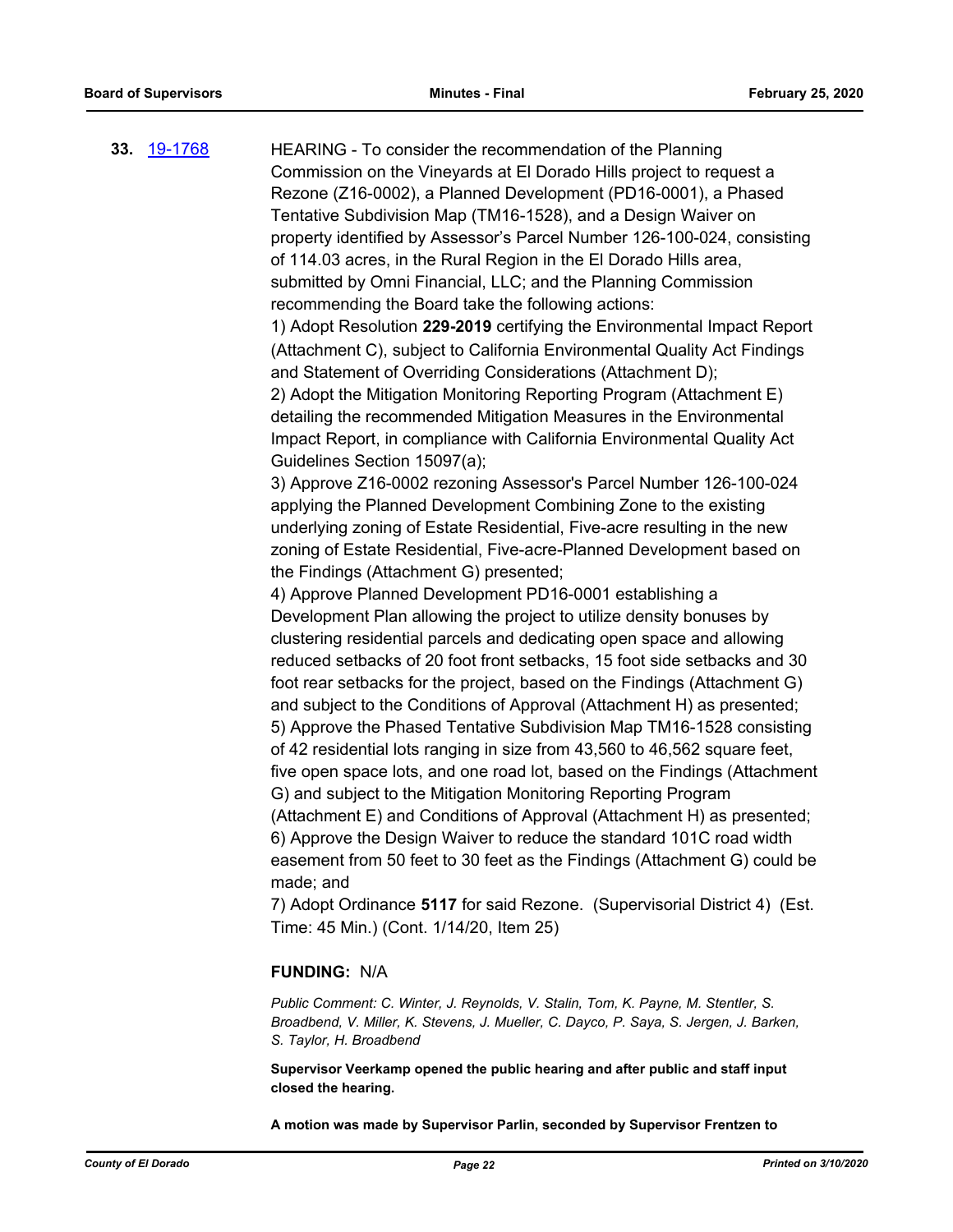**conceptually deny the project and request staff to return to the Board with Findings of Denial.**

**A second motion was made by Supervisor Veerkamp, seconded by Supervisor Novasel to Approve the project finding the project consistent with the Planning Commission's approval and to include the following:**

**1) Include in Mitigation Measure 3.5-3a a condition on septic systems that the system must disburse within the property alone or if it does not do that the building permit would be denied for that parcel;** 

**2) Include language in the Conditions of Approval that the Homeowner's Association ultimately will make the decision on the inclusion and design of the trail system; and**

**3) Include a condition for a 100 foot setback requirement for any vineyards that might be located within the project.**

**Yes:** 3 - Veerkamp, Novasel and Hidahl

**Noes:** 2 - Frentzen and Parlin

**No vote taken on the first motion.**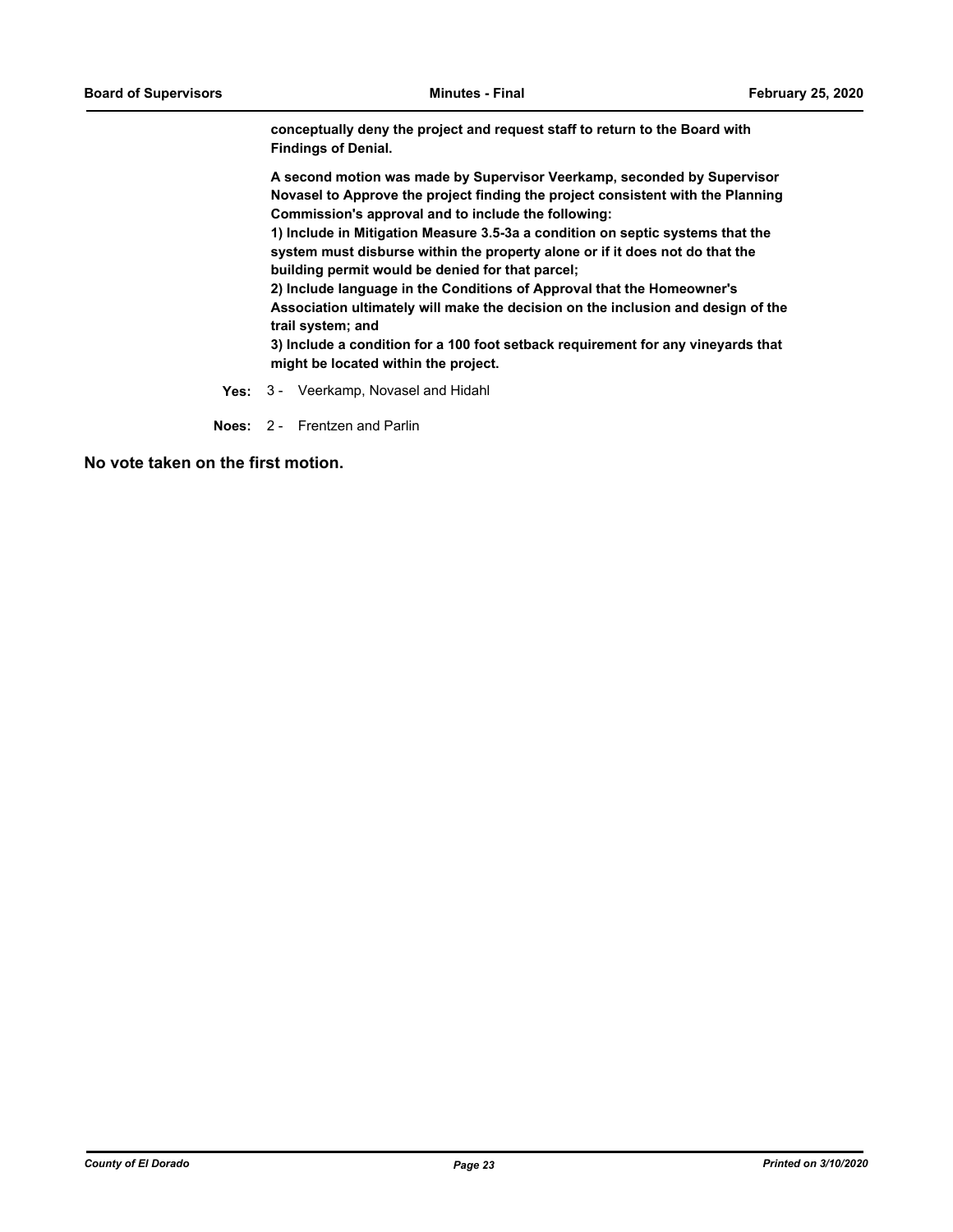#### **2:00 P.M TIME ALLOCATION (Items will not be heard prior to the time stated)**

**34.** [20-0160](http://eldorado.legistar.com/gateway.aspx?m=l&id=/matter.aspx?key=27365) Planning and Building Department, Planning Division, forwarding a request from Tallac Hospitality for an Initiation Hearing (Conceptual Review) for a proposed development in the Kirkwood area that would add a 65 room hotel with a restaurant, spa, event center, trailhead, 30 summer camping cabins and 10 year-round cabins, for a maximum total overnight population of 227 people in the summer and 173 people in the winter.

> Staff recommending the Board take the following actions: 1) Find that the proposed Pre-Application PA19-0007 complies with the criteria for initiation of General Plan Amendments as required by Board of Supervisors Policy J-6; and

2) Provide the Applicant with initial feedback on the proposed project. (Supervisorial District 5) (Est. Time: 1 Hr.)

**FUNDING:** Applicant Funded Application Fees.

*Public Comment: J. Rutter, K. Miller, K. Parker, L. Hind, T. Kayes, K. Greenwood, K. Strong, B. Lesser, J. Sequora*

**A motion was made by Supervisor Novasel, seconded by Supervisor Hidahl to Approve this matter including staff's recommendations (Attachment A) as initial feedback on the proposed project to the Applicant.**

**Yes:** 5 - Veerkamp, Frentzen, Novasel, Hidahl and Parlin

#### **ITEMS TO/FROM SUPERVISORS**

**No Reports.**

**CAO UPDATE**

**No Report.**

**ADJOURNED AT 3:26 P.M.**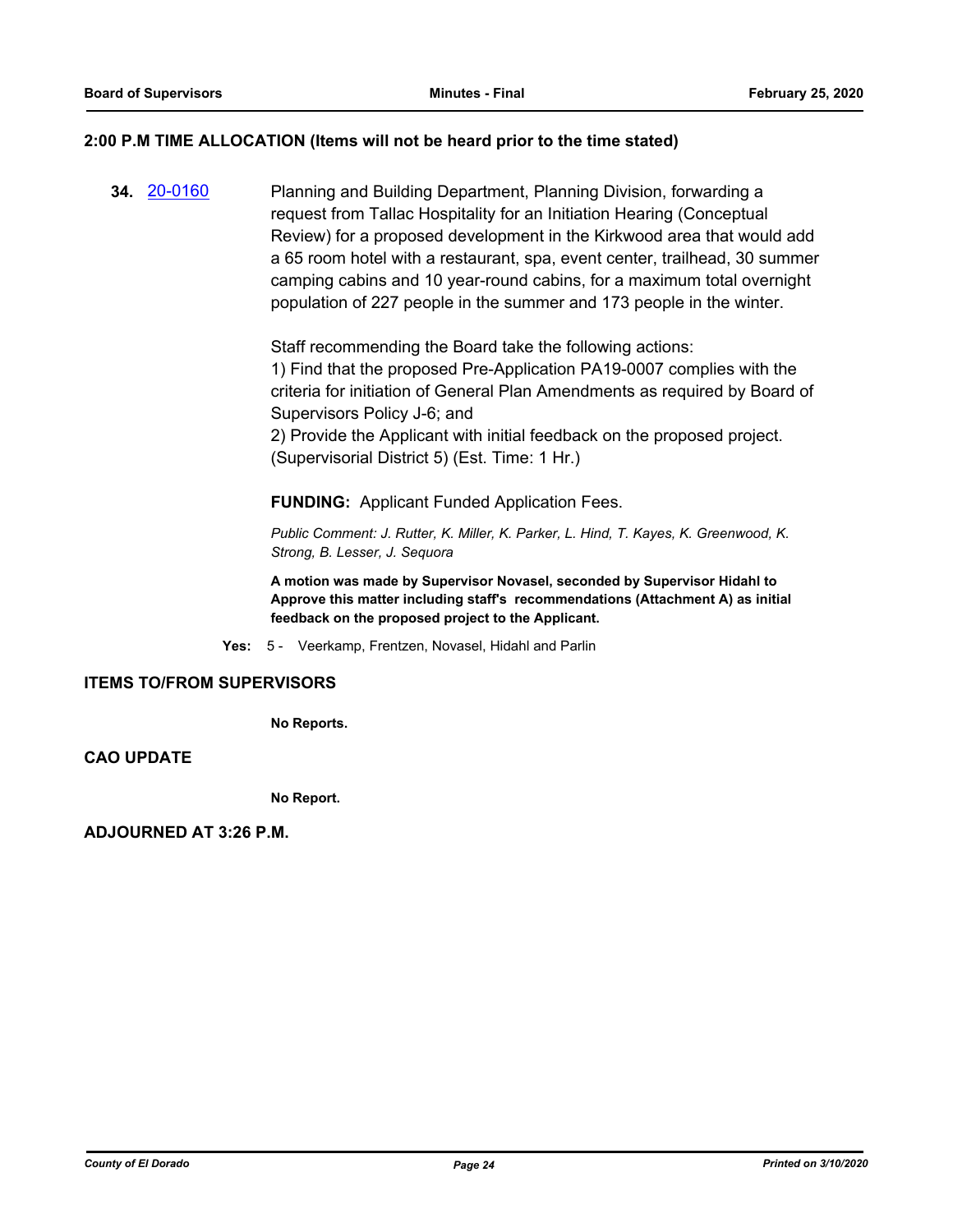## **CLOSED SESSION**

| 35. 20-0279        | <b>Pursuant to Government Code Section 54957.6 - Conference with</b><br>Labor Negotiator: County Negotiator: Director of Human Resources<br>and/or designee. Employee organizations: El Dorado County Employees'<br>Association representing employees in the Supervisory, Professional,<br>and General Bargaining Units; Operating Engineers Local No. 3<br>representing employees in the Trades & Crafts Unit; and El Dorado<br>County Probation Officers Association. (Est. Time: 20 Min.)<br>No Action Reported. All five Supervisors participated. |
|--------------------|---------------------------------------------------------------------------------------------------------------------------------------------------------------------------------------------------------------------------------------------------------------------------------------------------------------------------------------------------------------------------------------------------------------------------------------------------------------------------------------------------------------------------------------------------------|
| 36. 20-0236        | Pursuant to Government Code Section 54956.9(d)(1)- Existing<br>Litigation. Title: Claim of Jenny Wheeler v. County of El Dorado;<br>Sedgwick (formerly York Risk Services Group, Inc.) Workers'<br>Compensation Claim Number ELAD-548347. (Est. Time: 5 Min.)<br>No Action Reported. All five Supervisors participated.                                                                                                                                                                                                                                 |
| 37. 20-0237        | Pursuant to Government Code Section 54956.9(d)(1)- Existing<br>Litigation. Title: Claim of Erwin Macabales v. County of El Dorado;<br>Sedgwick (formerly York Risk Services Group, Inc.) Workers'<br>Compensation Claim Number ELAH-548944. (Est. Time: 5 Min.)<br>No Action Reported. All five Supervisors participated.                                                                                                                                                                                                                               |
| 38. 20-0238        | Pursuant to Government Code Section 54956.9(d)(1)- Existing<br>Litigation. Title: Claim of Michael Stewart v. County of El Dorado;<br>Sedgwick (formerly York Risk Services Group, Inc.) Workers'<br>Compensation Claim Numbers ELAH-548915 and ELAI-548956. (Est.<br>Time: 5 Min.)<br>No Action Reported. All five Supervisors participated.                                                                                                                                                                                                           |
| <b>39.</b> 20-0239 | Pursuant to Government Code Section 54956.9(d)(1)- Existing<br>Litigation. Title: Claim of Nolan Tracy v. County of El Dorado; Sedgwick<br>(formerly York Risk Services Group, Inc.) Workers' Compensation Claim<br>Number ELOZ-533359. (Est. Time: 5 Min.)<br>No Action Reported. All five Supervisors participated.                                                                                                                                                                                                                                   |
| 40. 20-0260        | <b>Conference with Legal Counsel - Significant Exposure to Litigation</b><br>pursuant to Government Code Section 54956.9(d)(2). Number of potential<br>cases: (1). (Est. Time: 10 Min.)                                                                                                                                                                                                                                                                                                                                                                 |
|                    | No Action Reported. All five Supervisors participated.                                                                                                                                                                                                                                                                                                                                                                                                                                                                                                  |